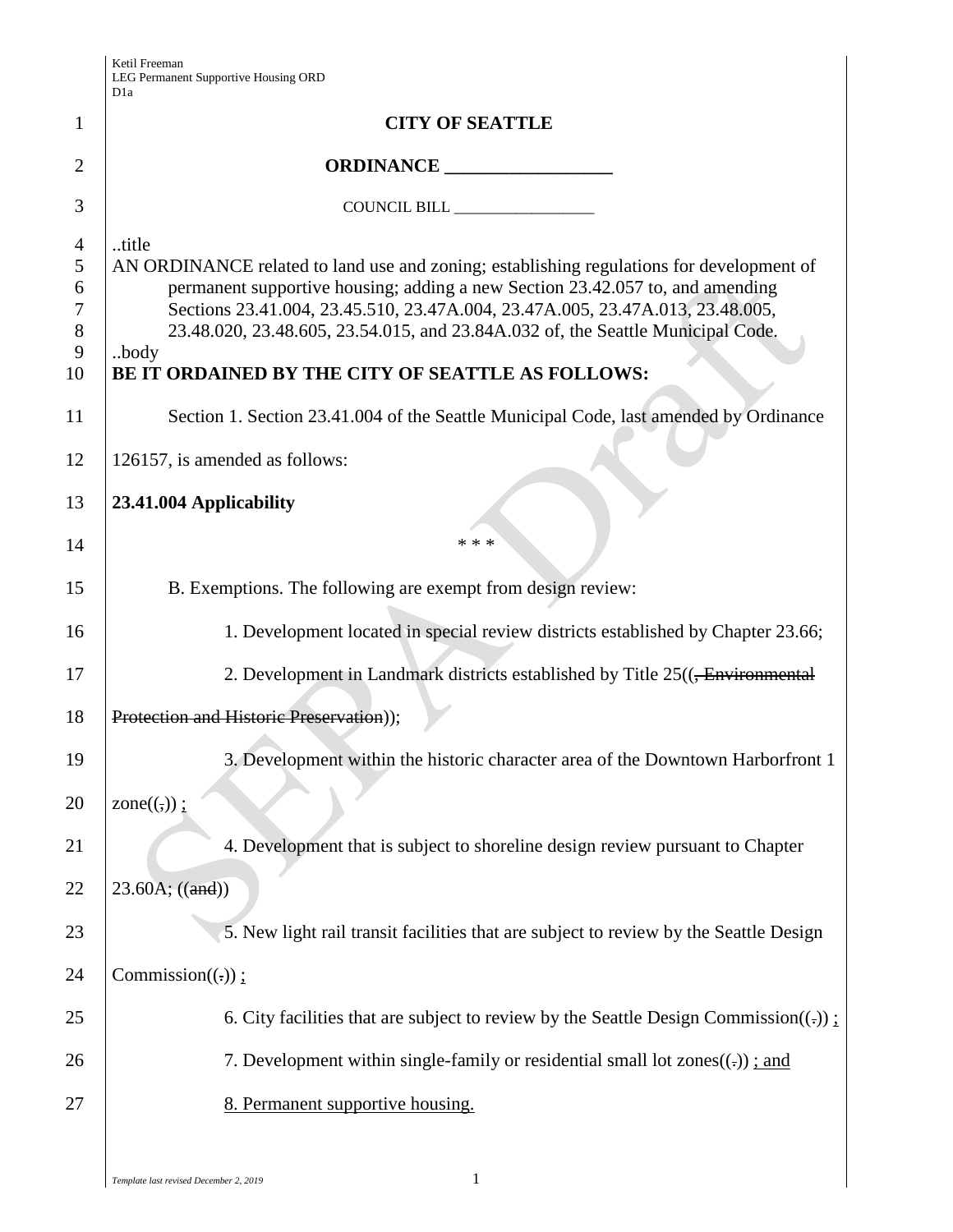| $\mathbf{1}$   | * * *                                                                                            |
|----------------|--------------------------------------------------------------------------------------------------|
| $\overline{2}$ | Section 2. A new Section 23.42.057 is added to the Seattle Municipal Code, as follows:           |
| 3              | 23.42.057 Permanent supportive housing                                                           |
| $\overline{4}$ | Permanent supportive housing is subject to the development standards for the zone in which it is |
| 5              | located except as follows:                                                                       |
| 6              | A. Requests for waivers and modifications. The Director may consider requests for                |
| 7              | waivers and modifications from the following development standards in Title 23:                  |
| 8              | 1. Requirements for the size of parking spaces;                                                  |
| 9              | 2. Requirements for ratios of vehicle parking sizes;                                             |
| 10             | 3. Requirements for overhead weather protection;                                                 |
| 11             | 4. Requirements for facade openings, articulation, and modulation and art on the                 |
| 12             | facades of buildings but not including limitations on structure width;                           |
| 13             | 5. Requirements for the size and design of common recreational areas, amenity                    |
| 14             | areas, community rooms, and similar indoor amenities;                                            |
| 15             | 6. Requirements for outdoor open space and amenity area requirements;                            |
| 16             | 7. Requirements related to residential uses, transparency, blank facades, and floor-             |
| 17             | to-floor height at street level; and                                                             |
| 18             | 8. Other similar standards as determined by the Director that do not affect the size             |
| 19             | of the building envelope.                                                                        |
| 20             | B. Waiver or modification decision. Requests for waivers or modifications shall be               |
| 21             | evaluated by the Director, in consultation with the Office of Housing and may be granted by the  |
| 22             | Director as a Type I decision if the waiver or modification would not impact the overall height, |
|                |                                                                                                  |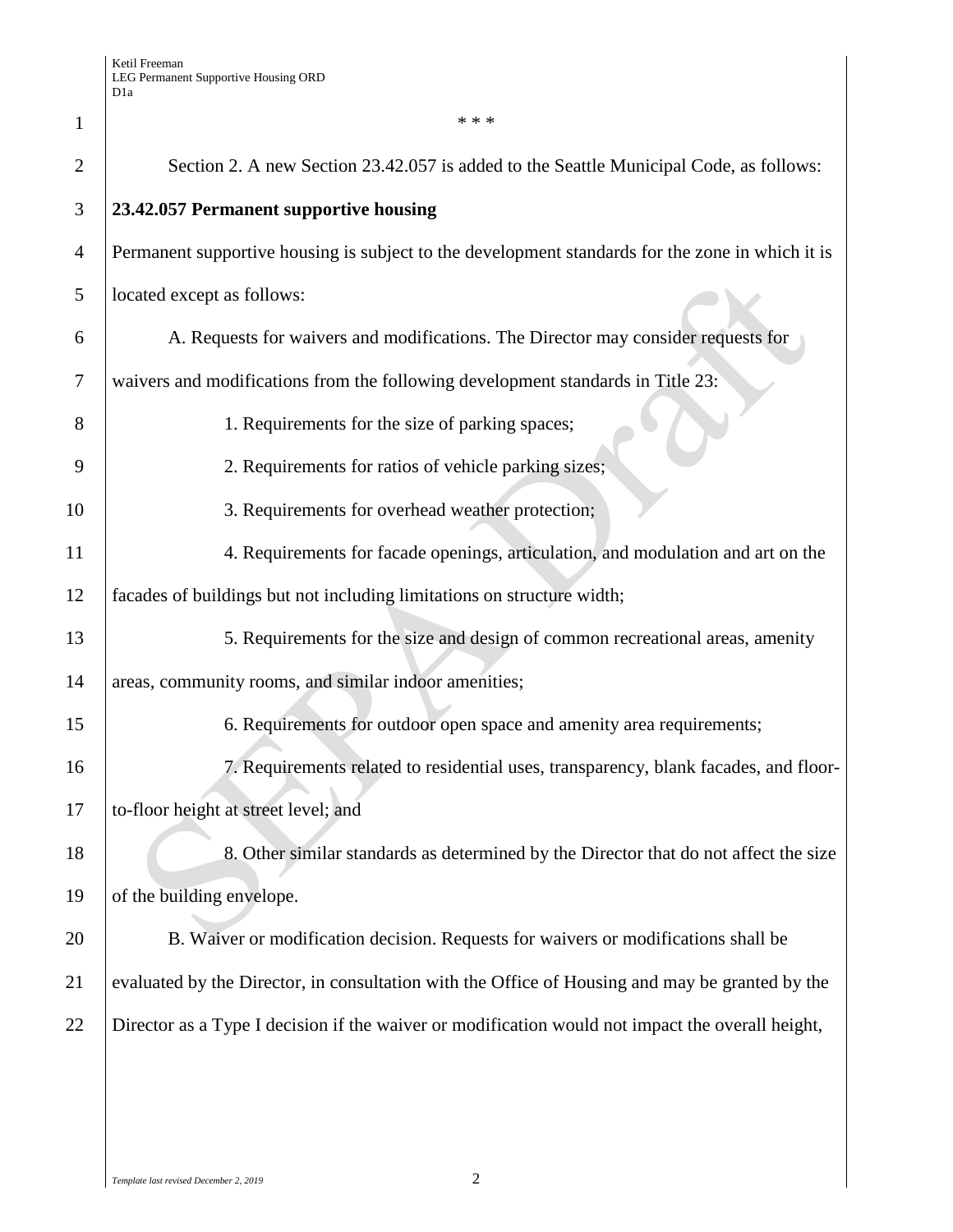1 bulk, and scale of the proposed building and would result in additional permanent supportive housing units.

| 3              | C. Community relations. The applicant shall submit a draft community relations plan in          |
|----------------|-------------------------------------------------------------------------------------------------|
| $\overline{4}$ | a form acceptable to the Director and the Director of the Office of Housing. The draft          |
| 5              | community relations plan shall describe the overall community engagement and communication      |
| 6              | strategy throughout the project's pre-development, design, construction, and operation phases.  |
| 7              | Section 3. Section 23.45.510 of the Seattle Municipal Code, last amended by Ordinance           |
| $8\phantom{1}$ | 126131, is amended as follows:                                                                  |
| 9              | 23.45.510 Floor area                                                                            |
| 10             | * * *                                                                                           |
| 11             | D. The following floor area is exempt from FAR limits:                                          |
| 12             | 1. All stories, or portions of stories, that are underground.                                   |
| 13             | 2. The floor area contained in a Landmark structure subject to controls and                     |
| 14             | incentives imposed by a designating ordinance, if the owner of the Landmark has executed and    |
| 15             | recorded an agreement acceptable in form and content to the Landmarks Preservation Board,       |
| 16             | providing for the restoration and maintenance of the historically significant features of the   |
| 17             | structure, except that this exemption does not apply to a lot from which a transfer of          |
| 18             | development potential (TDP) has been made under Chapter 23.58A, and does not apply for          |
| 19             | purposes of determining TDP available for transfer under Chapter 23.58A.                        |
| 20             | 3. The floor area contained in structures built prior to January 1, 1982, as single-            |
| 21             | family dwelling units that will remain in residential use, regardless of the number of dwelling |
| 22             | units within the existing structure, provided that:                                             |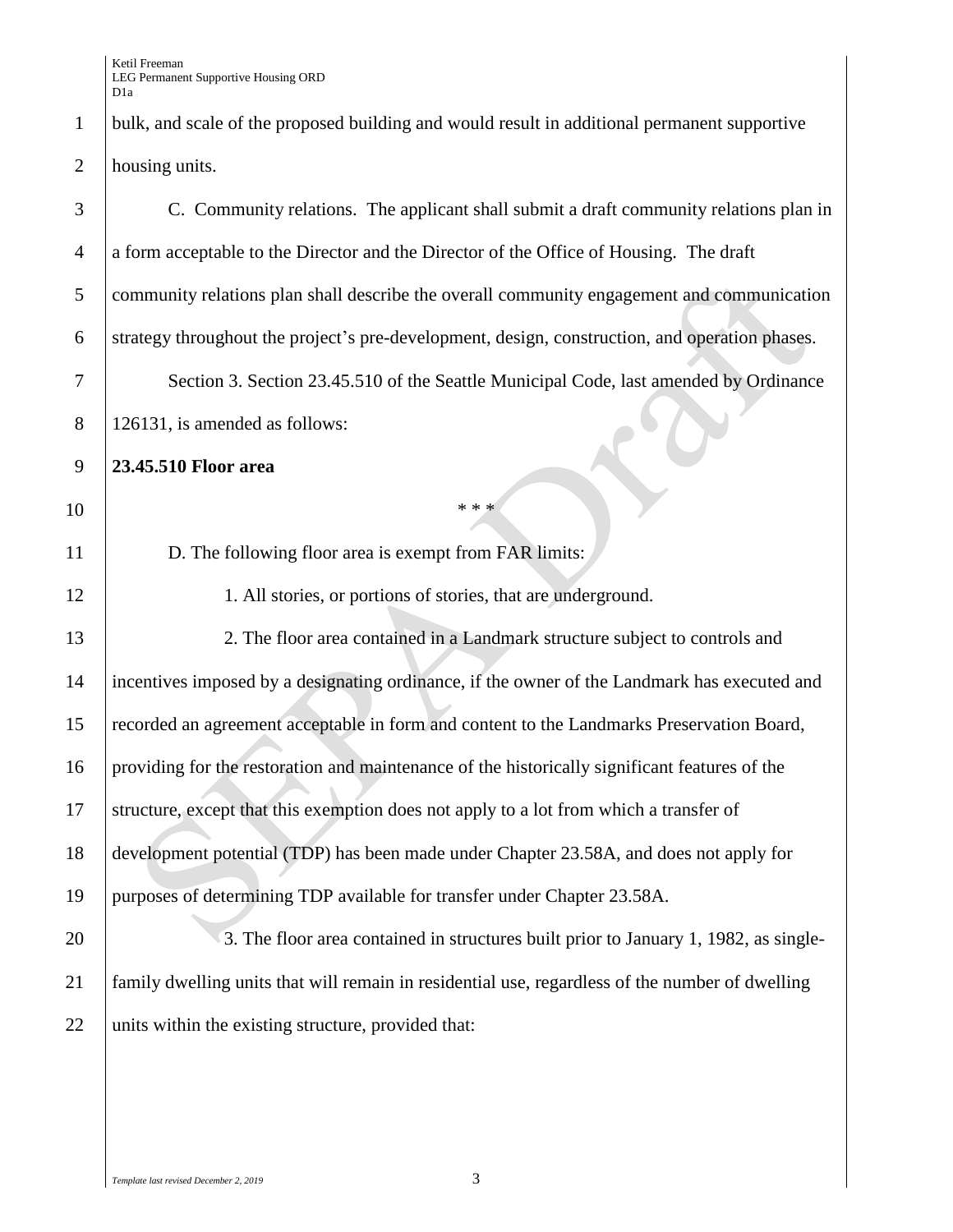Ketil Freeman LEG Permanent Supportive Housing ORD

|                | D <sub>1</sub> a                                                                                                             |  |  |
|----------------|------------------------------------------------------------------------------------------------------------------------------|--|--|
| $\mathbf{1}$   | a. No other principal structure is located between the existing residential                                                  |  |  |
| $\overline{2}$ | structure and the street lot line along at least one street frontage. If the existing residential                            |  |  |
| 3              | structure is moved on the lot, the floor area of the existing residential structure remains exempt if                        |  |  |
| $\overline{4}$ | it continues to meet this provision; and                                                                                     |  |  |
| 5              | b. The exemption is limited to the gross floor area in the existing                                                          |  |  |
| 6              | residential structure as of January 1, 1982.                                                                                 |  |  |
| 7              | 4. Portions of a story that extend no more than 4 feet above existing or finished                                            |  |  |
| 8              | grade, whichever is lower, excluding access, (see Exhibit A for 23.45.510), in the following                                 |  |  |
| 9              | circumstances:                                                                                                               |  |  |
| 10             | a. Apartments in LR zones;                                                                                                   |  |  |
| 11             | b. Rowhouse and townhouse developments in LR zones, provided that all                                                        |  |  |
| 12             | parking is located at the rear of the structure or is enclosed in structures with garage entrances                           |  |  |
| 13             | located on the rear facade; and                                                                                              |  |  |
| 14             | c. All multifamily structures in MR and HR zones.                                                                            |  |  |
| 15             | <b>Exhibit A for 23.45.510</b>                                                                                               |  |  |
| 16             | <b>Area exempt from FAR</b>                                                                                                  |  |  |
|                | Exhibit A for 23.45.510: Area exempt from FAR                                                                                |  |  |
|                | property<br>line-<br>height limit<br>floor area<br>exempt<br>from FAR<br>foot max<br>or area occupied<br>by parking or other |  |  |
| 17             | permitted uses                                                                                                               |  |  |
| 18             | 5. For rowhouse and townhouse developments and apartments, floor area within a                                               |  |  |
| 19             | story, or portion of a story, that is partially above grade if all of the following conditions are met:                      |  |  |
|                |                                                                                                                              |  |  |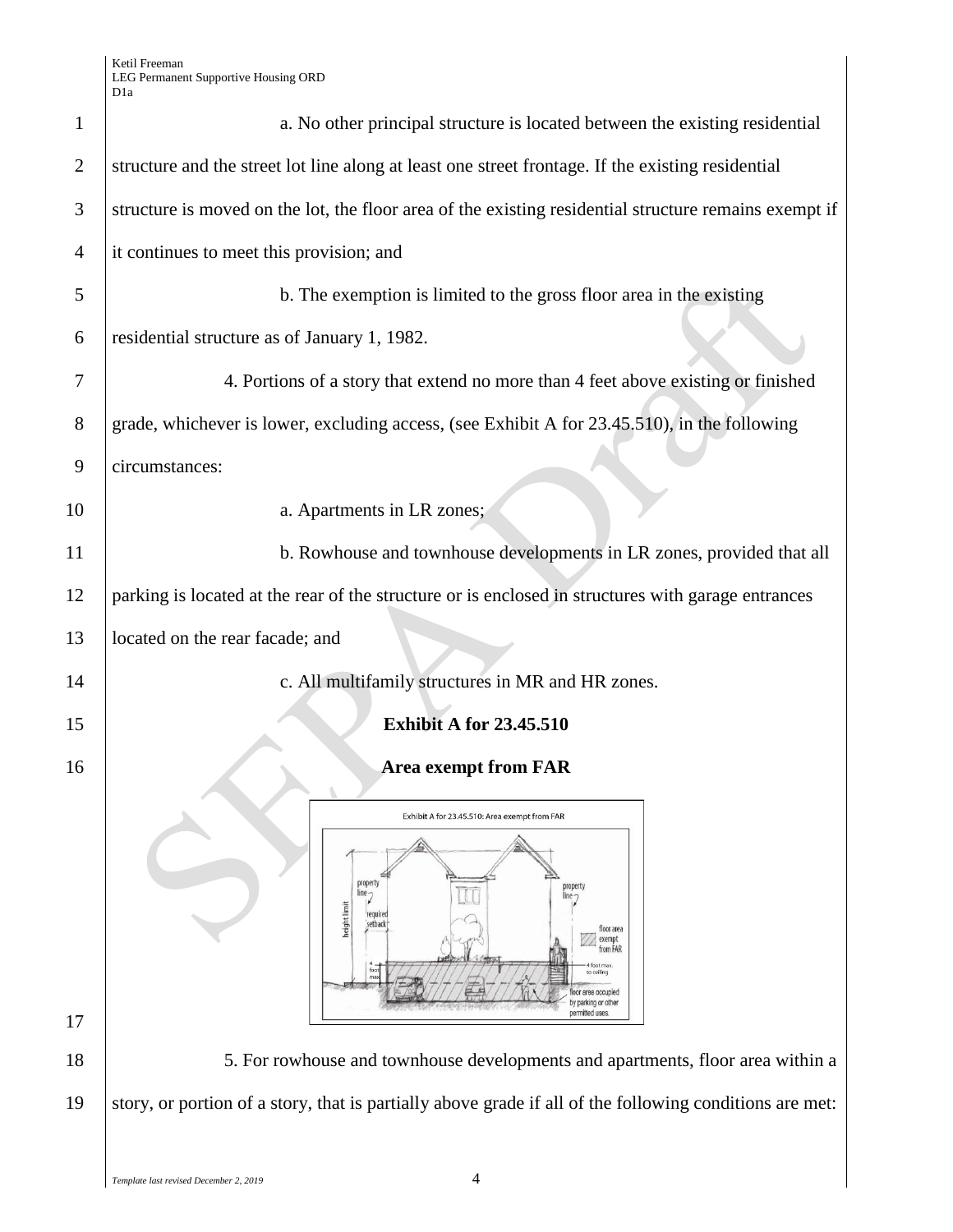| $\mathbf{1}$   | a. The story, or portion of the story, that is partially above grade is used                      |
|----------------|---------------------------------------------------------------------------------------------------|
| $\overline{2}$ | for parking or other accessory uses and has no additional stories above;                          |
| 3              | b. The average height of the exterior walls enclosing the floor area does                         |
| $\overline{4}$ | not exceed one story, measured from existing or finished grade, whichever is lower;               |
| 5              | c. The roof area above the exempt floor area is predominantly flat, is used                       |
| 6              | as amenity area, and meets the standards for amenity area at ground level in Section 23.45.522;   |
| 7              | and                                                                                               |
| 8              | d. At least 25 percent of the perimeter of the amenity area on the roof                           |
| 9              | above the floor area is not enclosed by the walls of the structure.                               |
| 10             | 6. Enclosed common amenity area in HR zones.                                                      |
| 11             | 7. As an allowance for mechanical equipment, in any structure more than 85 feet                   |
| 12             | in height, 3.5 percent of the gross floor area that is not otherwise exempt under this subsection |
| 13             | 23.45.510.D.                                                                                      |
| 14             | 8. In HR zones, ground floor commercial uses meeting the requirements of                          |
| 15             | Section 23.45.532, if the street level of the structure containing the commercial uses has a      |
| 16             | minimum floor-to-floor height of 13 feet and a minimum depth of 15 feet.                          |
| 17             | 9. The floor area of required bicycle parking for small efficiency dwelling units or              |
| 18             | congregate residence sleeping rooms, if the bicycle parking is located within the structure       |
| 19             | containing the small efficiency dwelling units or congregate residence sleeping rooms. Floor area |
| 20             | of bicycle parking that is provided beyond the required bicycle parking is not exempt from FAR    |
| 21             | limits.                                                                                           |
| 22             | 10. Common walls separating individual rowhouse and townhouse dwelling units.                     |
|                |                                                                                                   |
|                |                                                                                                   |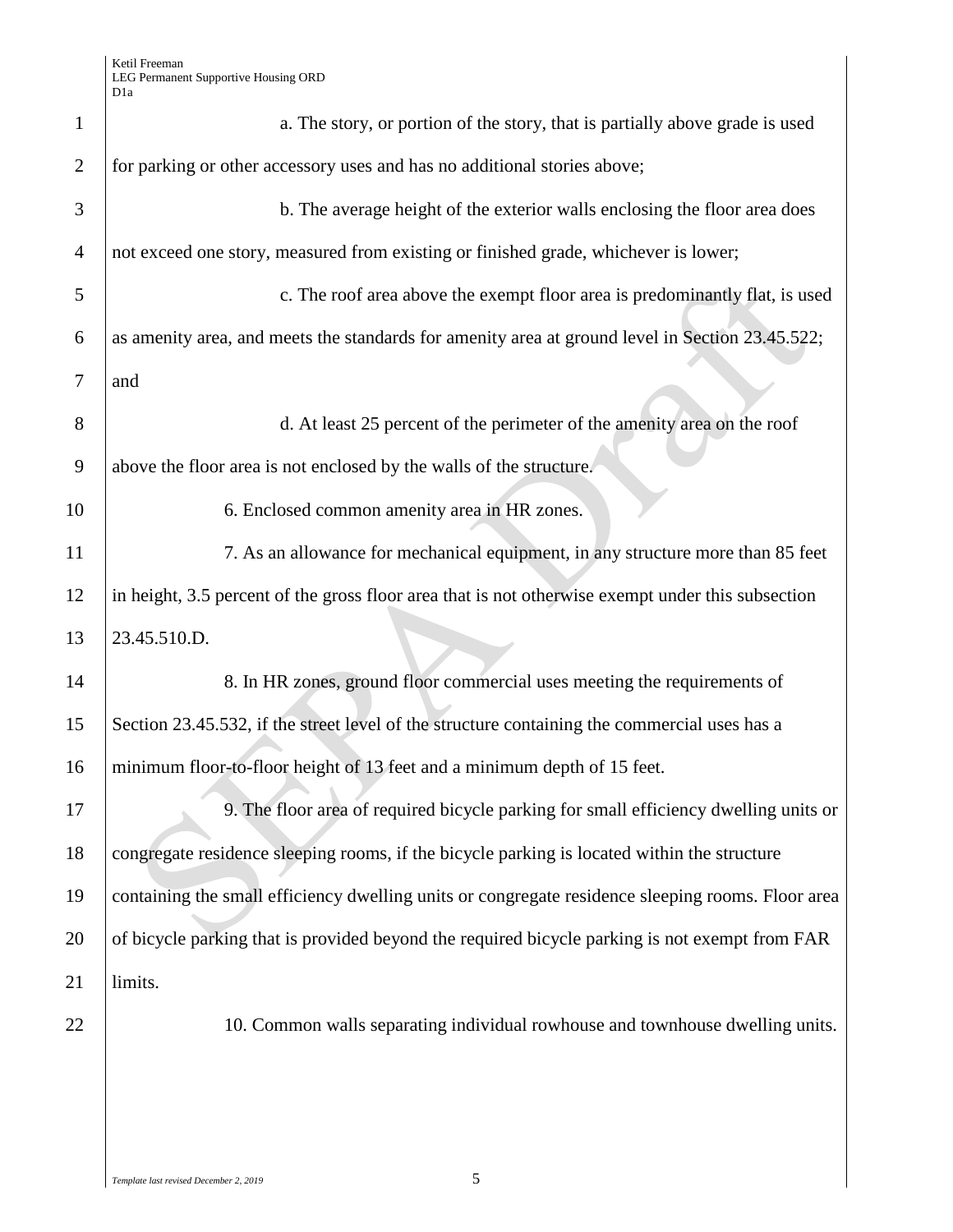| 11. In the Northgate Urban Center, up to 15,000 square feet of floor area in |                                                                                                                                  |                 |                                                                                              |                                                                                                                                                                                                                                                                                                                                      |
|------------------------------------------------------------------------------|----------------------------------------------------------------------------------------------------------------------------------|-----------------|----------------------------------------------------------------------------------------------|--------------------------------------------------------------------------------------------------------------------------------------------------------------------------------------------------------------------------------------------------------------------------------------------------------------------------------------|
|                                                                              |                                                                                                                                  |                 |                                                                                              |                                                                                                                                                                                                                                                                                                                                      |
|                                                                              |                                                                                                                                  |                 |                                                                                              |                                                                                                                                                                                                                                                                                                                                      |
|                                                                              |                                                                                                                                  |                 |                                                                                              |                                                                                                                                                                                                                                                                                                                                      |
|                                                                              |                                                                                                                                  |                 |                                                                                              |                                                                                                                                                                                                                                                                                                                                      |
|                                                                              |                                                                                                                                  |                 |                                                                                              |                                                                                                                                                                                                                                                                                                                                      |
|                                                                              |                                                                                                                                  |                 |                                                                                              |                                                                                                                                                                                                                                                                                                                                      |
|                                                                              |                                                                                                                                  |                 |                                                                                              |                                                                                                                                                                                                                                                                                                                                      |
|                                                                              |                                                                                                                                  |                 |                                                                                              |                                                                                                                                                                                                                                                                                                                                      |
|                                                                              |                                                                                                                                  |                 |                                                                                              |                                                                                                                                                                                                                                                                                                                                      |
|                                                                              |                                                                                                                                  |                 |                                                                                              |                                                                                                                                                                                                                                                                                                                                      |
|                                                                              |                                                                                                                                  |                 |                                                                                              |                                                                                                                                                                                                                                                                                                                                      |
|                                                                              |                                                                                                                                  |                 |                                                                                              |                                                                                                                                                                                                                                                                                                                                      |
| NC1                                                                          | NC <sub>2</sub>                                                                                                                  | NC <sub>3</sub> | C <sub>1</sub>                                                                               | C <sub>2</sub>                                                                                                                                                                                                                                                                                                                       |
|                                                                              |                                                                                                                                  |                 |                                                                                              |                                                                                                                                                                                                                                                                                                                                      |
|                                                                              |                                                                                                                                  |                 |                                                                                              |                                                                                                                                                                                                                                                                                                                                      |
| P                                                                            | P                                                                                                                                | P               | $\mathbf{P}$                                                                                 | CU <sup>15</sup>                                                                                                                                                                                                                                                                                                                     |
| $\mathbf{P}$                                                                 | P                                                                                                                                | P               | $\mathbf{P}$                                                                                 | P                                                                                                                                                                                                                                                                                                                                    |
| $X/P^{16}$                                                                   |                                                                                                                                  |                 | X/P <sup>17</sup>                                                                            | X/P <sup>17</sup>                                                                                                                                                                                                                                                                                                                    |
| $\underline{P}$                                                              | $\overline{P}$                                                                                                                   | $\overline{P}$  | $\underline{P}$                                                                              | $\overline{P}$                                                                                                                                                                                                                                                                                                                       |
|                                                                              |                                                                                                                                  |                 |                                                                                              |                                                                                                                                                                                                                                                                                                                                      |
|                                                                              | was last amended by Ordinance 126131, is amended as follows:<br><b>Table A for 23.47A.004</b><br><b>Uses in Commercial zones</b> |                 | 12. In MR and HR zones, all gross floor area in child care centers.<br>$X/P^{16}$ $X/P^{17}$ | residential use in a structure built prior to 1990 that is located on a split-zoned lot of at least<br>13. In permanent supportive housing, all gross floor area for accessory human<br>Section 4. Table A for Section 23.47A.004 of the Seattle Municipal Code, which section<br>Permitted and prohibited uses by zone <sup>1</sup> |

13 125791, is amended as follows:

14 **23.47A.005 Street-level uses** 

 $15$  \*\*\*

16 C. Residential uses at street level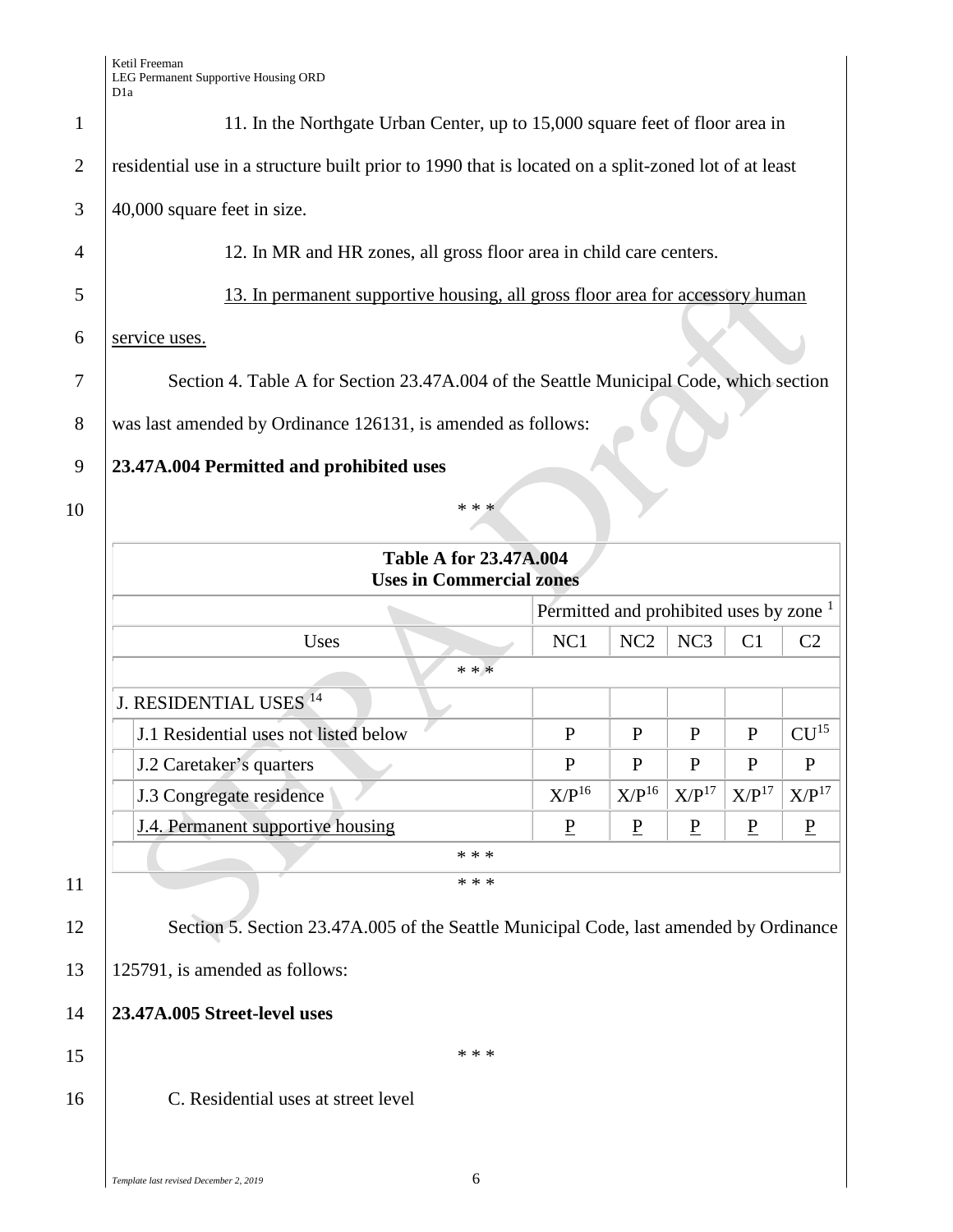| 1              | 1. In all NC and C zones, residential uses may occupy, in the aggregate, no more           |
|----------------|--------------------------------------------------------------------------------------------|
| $\overline{2}$ | than 20 percent of the street-level street-facing facade in the following circumstances or |
| 3              | locations:                                                                                 |
| 4              | a. In a pedestrian-designated zone, facing a designated principal pedestrian               |
| 5              | street; or                                                                                 |
| 6              | b. In all NC and C1 zones within the Bitter Lake Village Hub Urban                         |
| $\overline{7}$ | Village, except lots abutting Linden Avenue North, north of North 135th Street; or         |
| 8              | c. Within a zone that has a height limit of 85 feet or higher, except as                   |
| 9              | provided in subsection 23.47A.005.C.2; or                                                  |
| 10             | d. Within an NC1 zone, except as provided in subsection 23.47A.005.C.2;                    |
| 11             | <b>or</b>                                                                                  |
| 12             | e. In all NC and C1 zones within the Northgate Overlay District, except as                 |
| 13             | provided in Section 23.71.044; or                                                          |
| 14             | f. In all NC and C1 zones within the areas shown on Maps A through D                       |
| 15             | for 23.47A.005 at the end of this Chapter 23.47A when facing an arterial street.           |
| 16             | 2. Subsection 23.47A.005.C.1 notwithstanding, there is no restriction on the               |
| 17             | location of residential uses in the following circumstances:                               |
| 18             | a. Within a very low-income housing project existing as of May 1, 2006,                    |
| 19             | or within a very low-income housing project replacing a very low-income housing project    |
| 20             | existing as of May 1, 2006, on the same site; or                                           |
| 21             | b. The residential use is an assisted living facility or nursing home and                  |
| 22             | private living units are not located at street level; or                                   |
|                |                                                                                            |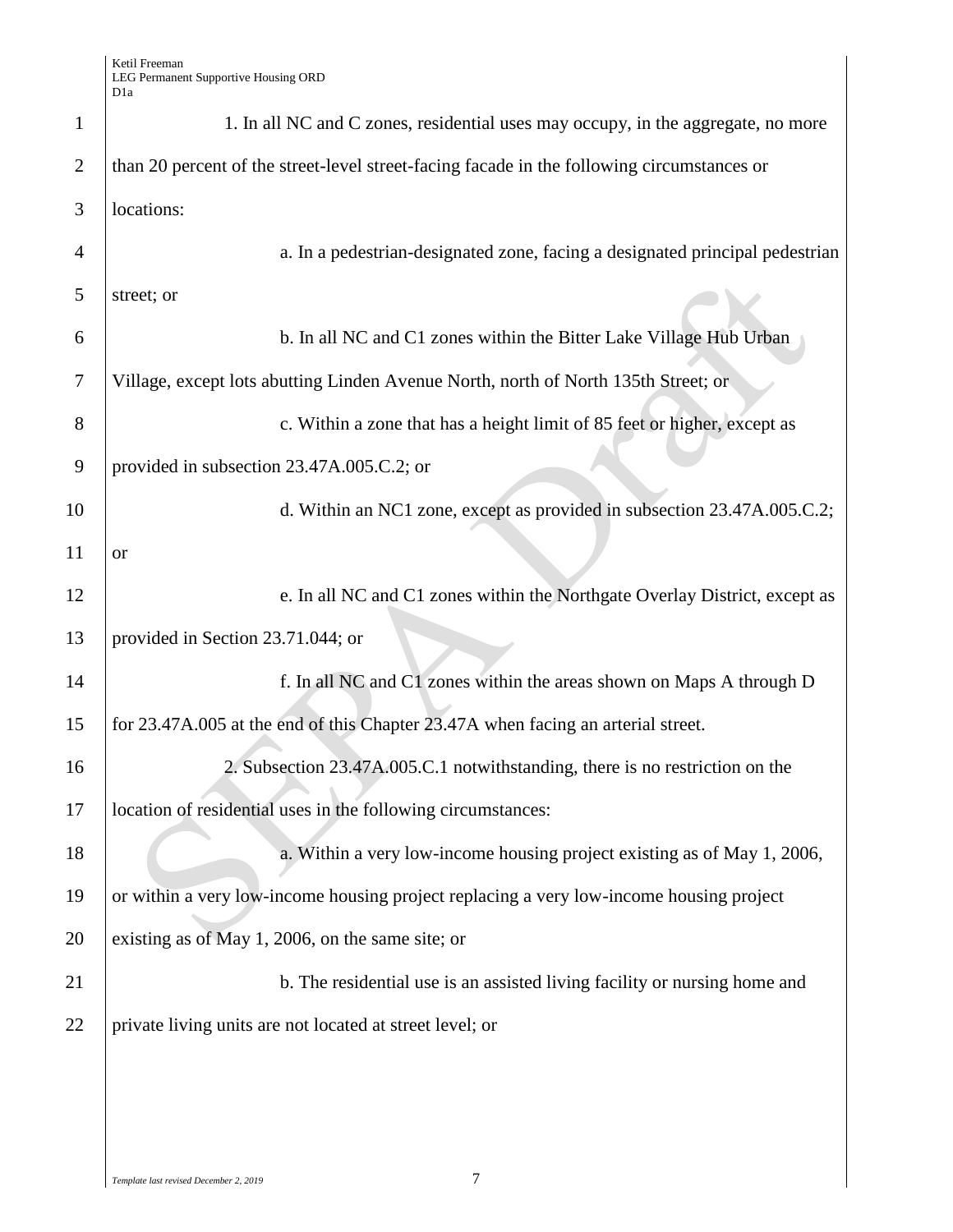| $\mathbf{1}$   | c. Within the Pike/Pine Conservation Overlay District, for street-facing                           |
|----------------|----------------------------------------------------------------------------------------------------|
| $\overline{2}$ | facades that do not face a designated principal pedestrian street, as shown on Map A for           |
| 3              | 23.73.008; or                                                                                      |
| $\overline{4}$ | d. In a structure existing on January 1, 2012, that is within an NC1 zone                          |
| 5              | but not located in an area defined in Maps A through D for 23.47A.005, at the end of this          |
| 6              | Chapter 23.47A, a live-work space may be converted to an accessory dwelling unit if the            |
| $\tau$         | residential use is established, if the area proposed to be converted meets the minimum housing     |
| 8              | standards of Chapter 22.206, and if the area proposed to be converted meets the owner              |
| 9              | occupancy requirement of subsection 23.44.041.C; $((\theta \cdot \mathbf{r}))$                     |
| 10             | e. Within a structure that:                                                                        |
| 11             | 1) $((\frac{1}{15}))$ Is developed and owned by the Seattle Housing Authority;                     |
| 12             | and                                                                                                |
| 13             | 2) $((\frac{1}{18}))$ Is located on a lot zoned NC1 or NC3 that was owned by                       |
| 14             | the Seattle Housing Authority as of January 1, $2009((.))$ ; or                                    |
| 15             | f. Within a structure containing permanent supportive housing.                                     |
| 16             | 3. Additions to, or on-site accessory structures for, existing single-family                       |
| 17             | structures are permitted outright.                                                                 |
| 18             | 4. Where residential uses at street level are limited to 20 percent of the street-                 |
| 19             | level, street-facing facade, such limits do not apply to residential structures separated from the |
| 20             | street lot line by an existing structure meeting the standards of this Section 23.47A.005 and      |
| 21             | Section 23.47A.008, or by an existing structure legally nonconforming to those standards.          |
| 22             | D. In pedestrian-designated zones the locations of uses are regulated as follows:                  |
|                |                                                                                                    |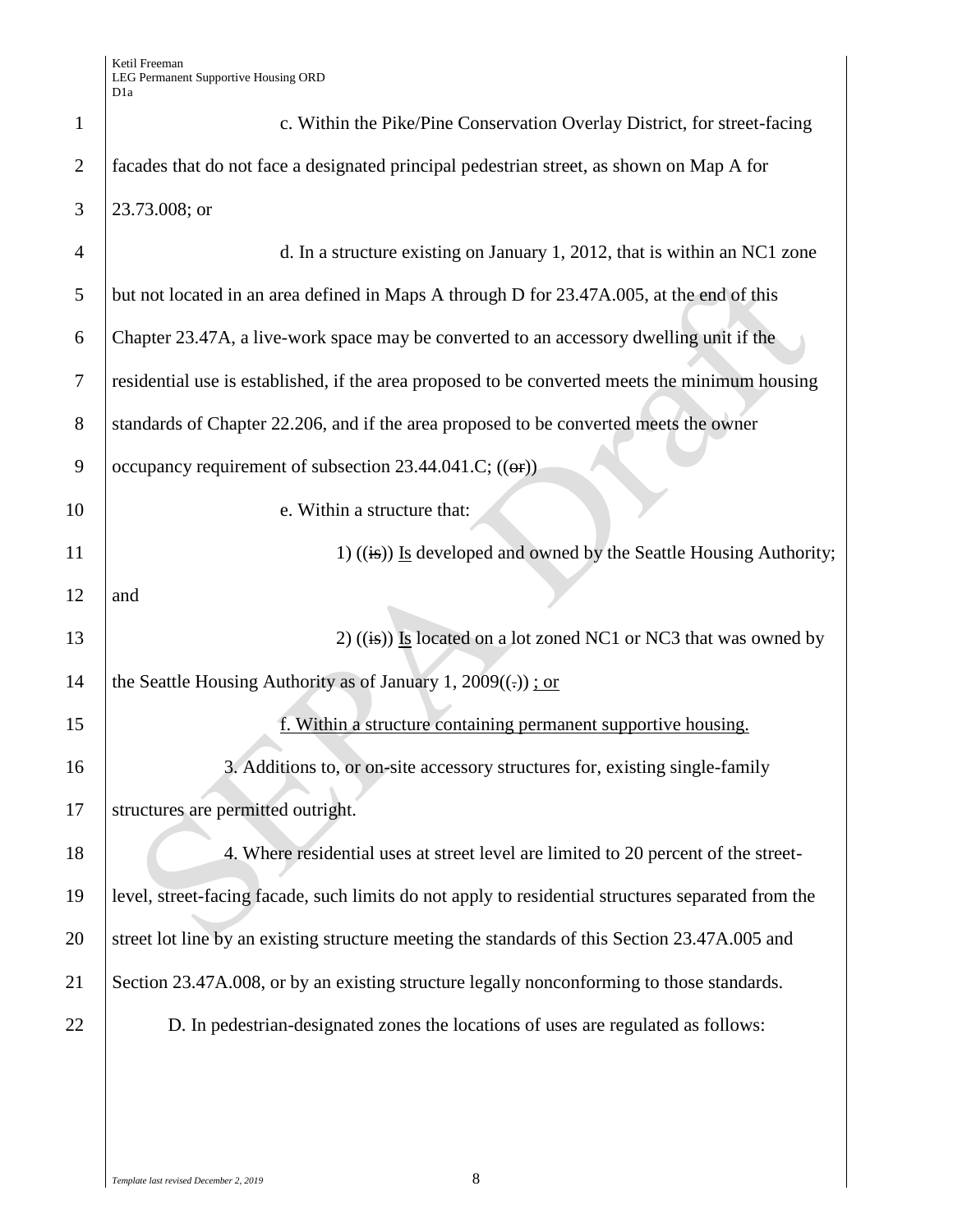| $\mathbf{1}$   | 1. Along designated principal pedestrian streets, one or more of the following uses              |
|----------------|--------------------------------------------------------------------------------------------------|
| $\overline{2}$ | are required along 80 percent of the street-level, street-facing facade in accordance with the   |
| 3              | standards provided in subsection 23.47A.008.C.                                                   |
| 4              | a. Arts facilities;                                                                              |
| 5              | b. Community gardens;                                                                            |
| 6              | c. Eating and drinking establishments;                                                           |
| 7              | d. Entertainment uses, except for adult cabarets, adult motion picture                           |
| 8              | theaters, and adult panorams;                                                                    |
| 9              | e. Food processing and craft work;                                                               |
| 10             | f. Institutions, except hospitals or major institutions;                                         |
| 11             | g. Lodging uses;                                                                                 |
| 12             | h. Medical services;                                                                             |
| 13             | i. Offices, provided that no more than 30 feet of the street-level, street-                      |
| 14             | facing facade of a structure may contain an office use;                                          |
| 15             | j. Parks and open spaces;                                                                        |
| 16             | k. Rail transit facilities;                                                                      |
| 17             | l. Retail sales and services, automotive, in the Pike/Pine Conservation                          |
| 18             | Overlay District if located within an existing structure or within a structure that retains a    |
| 19             | character structure as provided in Section 23.73.015;                                            |
| 20             | m. Sales and services, general, provided that no more than 40 feet of the                        |
| 21             | street-level, street-facing facade of a structure on a principal pedestrian street may contain a |
| 22             | customer services office; $((and))$                                                              |
|                |                                                                                                  |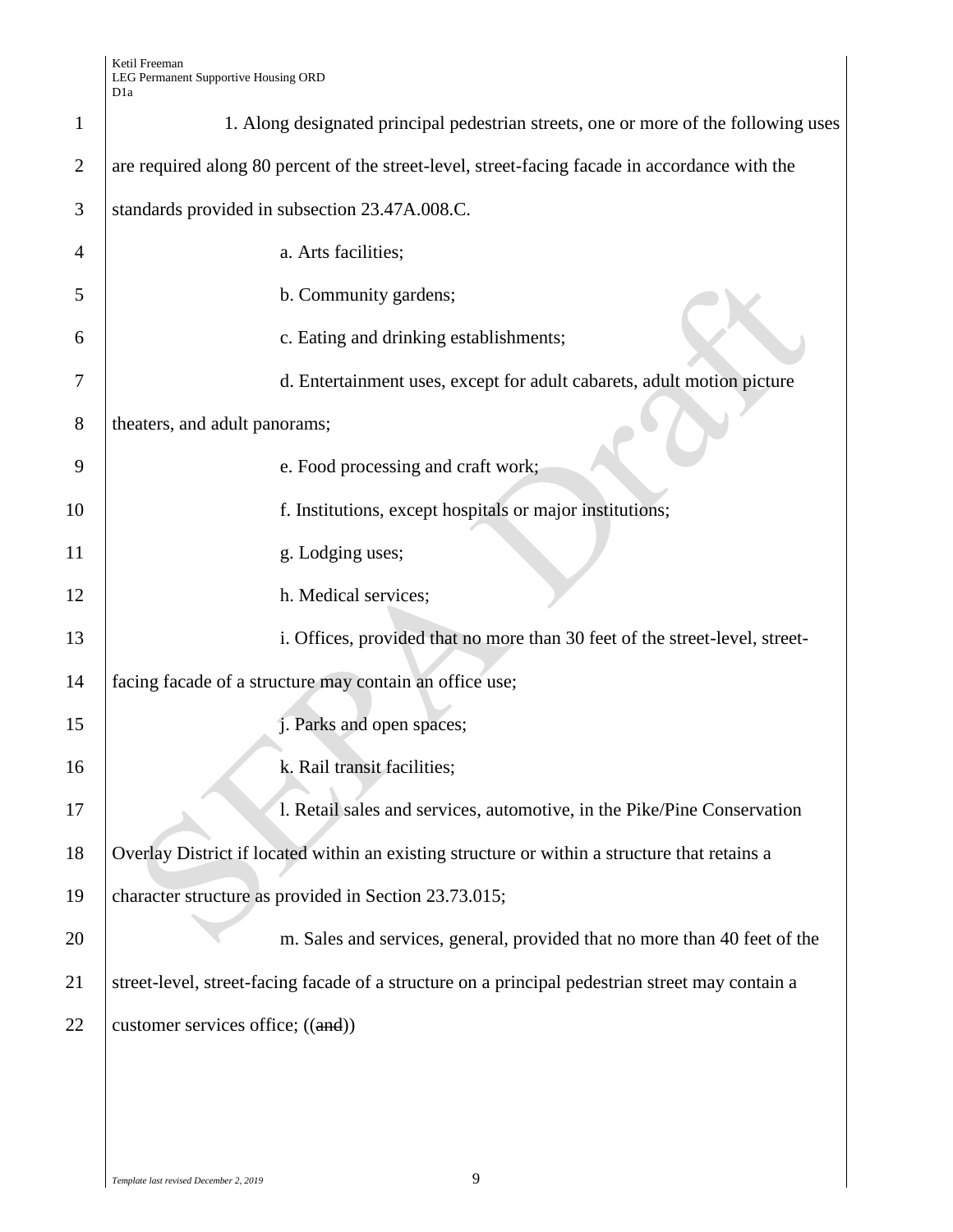|                | D 1 a                                                                                             |
|----------------|---------------------------------------------------------------------------------------------------|
| $\mathbf{1}$   | n. Sales and services, heavy, except for heavy commercial sales, and                              |
| $\overline{2}$ | provided that no more than 30 feet of the street-level, street-facing facade of a structure may   |
| 3              | contain a non-household sales and service use $((.)$ ; and                                        |
| 4              | o. Permanent supportive housing.                                                                  |
| 5              | The establishment of any such use is subject to the applicable use provisions of                  |
| 6              | this Title 23.                                                                                    |
| 7              | * * *                                                                                             |
| 8              | Section 6. Section 23.47A.013 of the Seattle Municipal Code, last amended by Ordinance            |
| 9              | 126157, is amended as follows:                                                                    |
| 10             | 23.47A.013 Floor area ratio                                                                       |
| 11             | * * *                                                                                             |
| 12             | B. The following gross floor area is not counted toward FAR:                                      |
| 13             | 1. All stories, or portions of stories, that are underground;                                     |
| 14             | 2. All portions of a story that extend no more than 4 feet above existing or                      |
| 15             | finished grade, whichever is lower, excluding access;                                             |
| 16             | 3. Gross floor area of a transit station, including all floor area open to the general            |
| 17             | public during normal hours of station operation but excluding retail or service establishments to |
| 18             | which public access is limited to customers or clients, even where such establishments are        |
| 19             | primarily intended to serve transit riders;                                                       |
| 20             | 4. On a lot containing a peat settlement-prone environmentally critical area,                     |
| 21             | above-grade parking within or covered by a structure or portion of a structure, if the Director   |
| 22             | finds that locating a story of parking below grade is infeasible due to physical site conditions  |
| 23             | such as a high water table, if either:                                                            |
|                |                                                                                                   |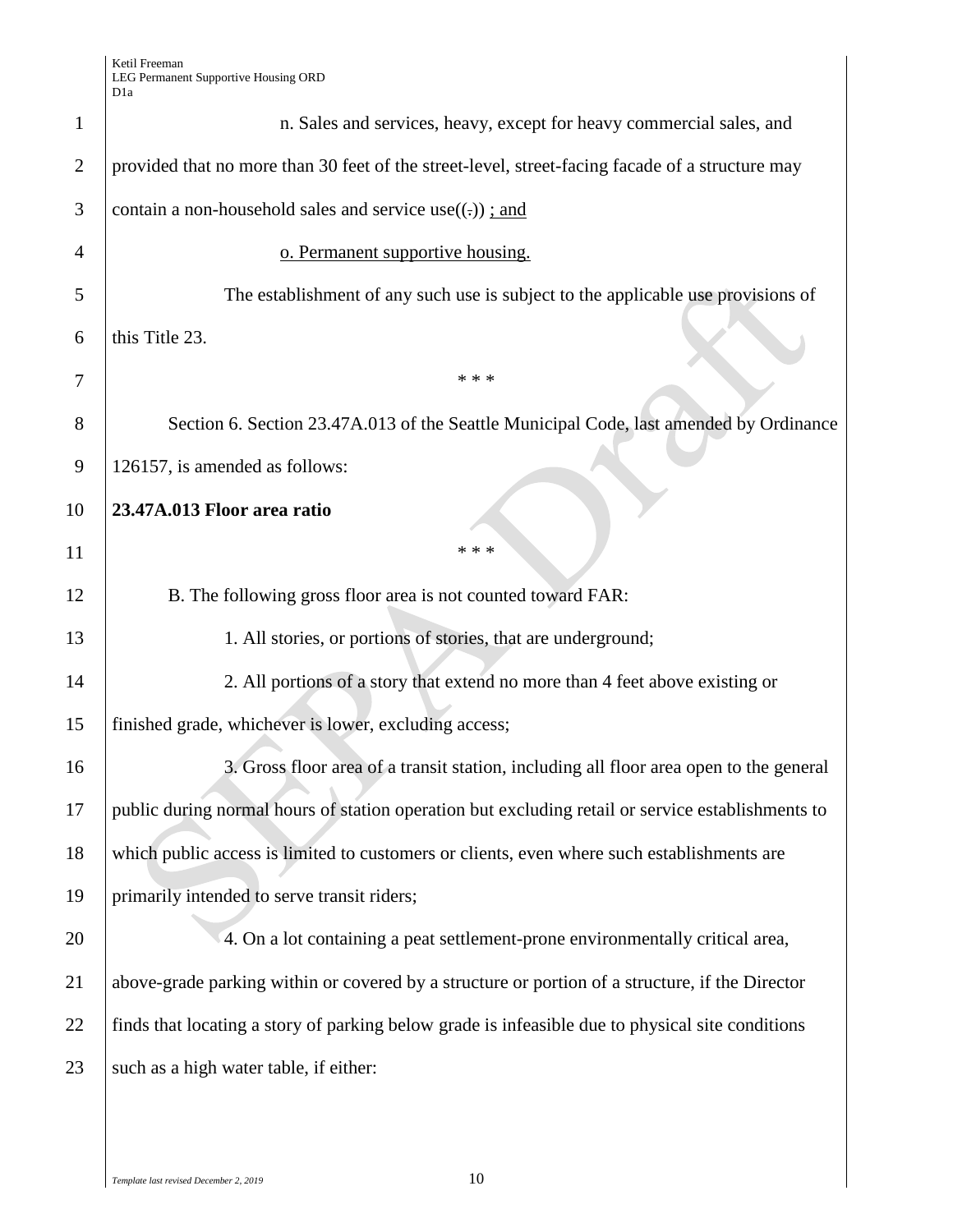Ketil Freeman LEG Permanent Supportive Housing ORD D1a

| $\mathbf{1}$   | a. The above-grade parking extends no more than 6 feet above existing or                          |
|----------------|---------------------------------------------------------------------------------------------------|
| $\overline{2}$ | finished grade and no more than 3 feet above the highest existing or finished grade along the     |
| 3              | structure footprint, whichever is lower, as measured to the finished floor level or roof above,   |
| $\overline{4}$ | pursuant to subsection 23.47A.012.A.3; or                                                         |
| 5              | b. All of the following conditions are met:                                                       |
| 6              | 1) No above-grade parking is exempted by subsection                                               |
| 7              | 23.47A.013.B.4.a;                                                                                 |
| 8              | 2) The parking is accessory to a residential use on the lot;                                      |
| 9              | 3) Total parking on the lot does not exceed one space for each                                    |
| 10             | residential dwelling unit plus the number of spaces required for non-residential uses; and        |
| 11             | 4) The amount of gross floor area exempted by this subsection                                     |
| 12             | 23.47A.013.B.4.b does not exceed 25 percent of the area of the lot in zones with a height limit   |
| 13             | less than 65 feet, or 50 percent of the area of the lot in zones with a height limit 65 feet or   |
| 14             | greater; and                                                                                      |
| 15             | 5. Rooftop greenhouse areas meeting the standards of subsections 23.47A.012.C.5                   |
| 16             | and 23.47A.012.C.6;                                                                               |
| 17             | 6. Bicycle commuter shower facilities required by subsection 23.54.015.K.8;                       |
| 18             | 7. The floor area of required bicycle parking for small efficiency dwelling units or              |
| 19             | congregate residence sleeping rooms, if the bicycle parking is located within the structure       |
| 20             | containing the small efficiency dwelling units or congregate residence sleeping rooms. Floor area |
| 21             | of bicycle parking that is provided beyond the required bicycle parking is not exempt from FAR    |
| 22             | limits; $((and))$                                                                                 |
| 23             | 8. All gross floor area in child care centers; and                                                |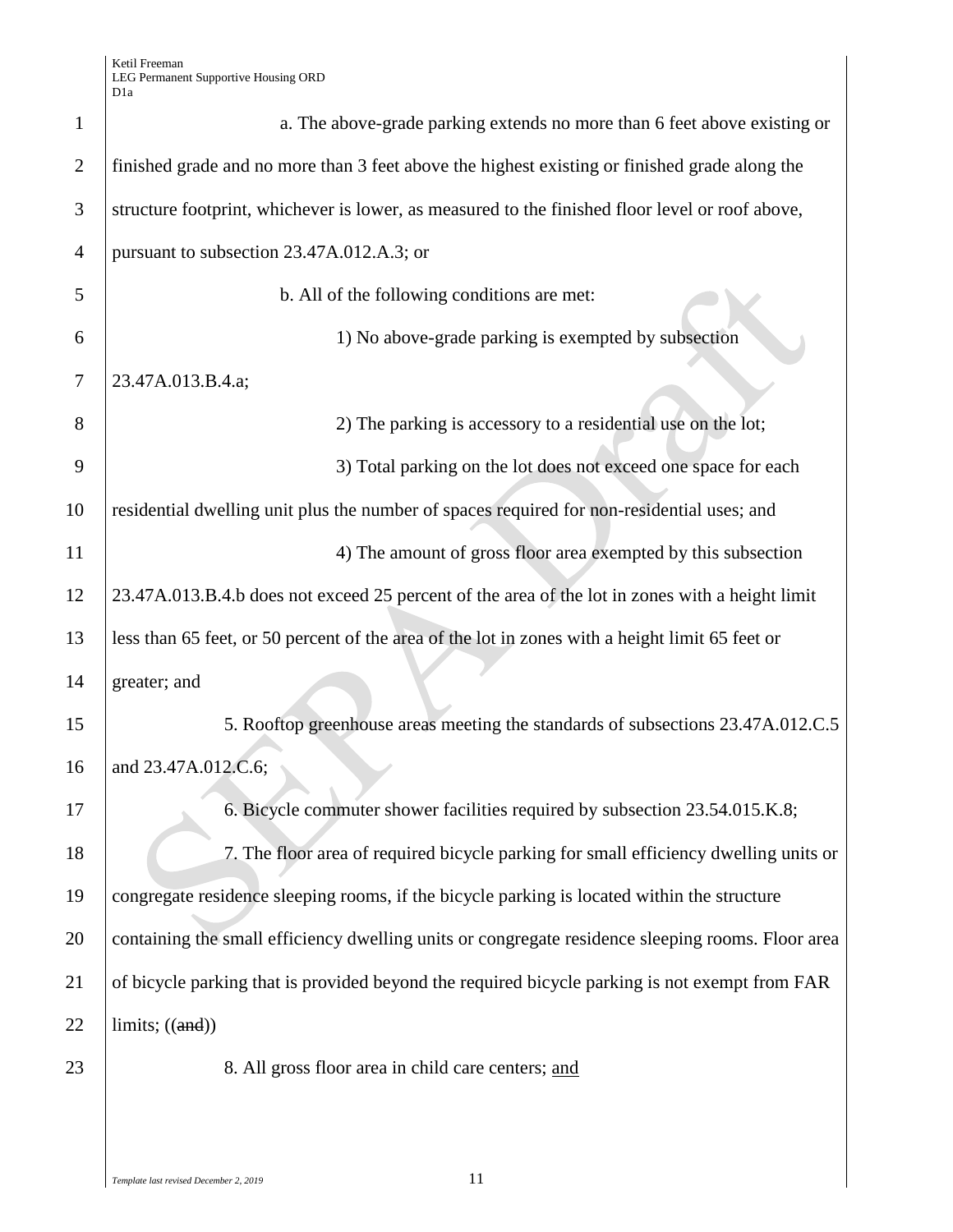|                | νiα                                                                                                   |  |  |
|----------------|-------------------------------------------------------------------------------------------------------|--|--|
| $\mathbf{1}$   | 9. In permanent supportive housing, all gross floor area for accessory human                          |  |  |
| $\overline{2}$ | service uses.                                                                                         |  |  |
| 3              | * * *                                                                                                 |  |  |
| $\overline{4}$ | Section 7. Section 23.48.005 of the Seattle Municipal Code, last amended by Ordinance                 |  |  |
| 5              | 126131, is amended as follows:                                                                        |  |  |
| 6              | 23.48.005 Uses                                                                                        |  |  |
| 7              | * * *                                                                                                 |  |  |
| 8              | D. Required street-level uses                                                                         |  |  |
| 9              | 1. One or more of the following uses listed in this subsection 23.48.005.D.1 are                      |  |  |
| 10             | required: (i) at street-level of the street-facing facade along streets designated as Class 1         |  |  |
| 11             | Pedestrian Streets shown on Map A for 23.48.240, except as required in subsection 23.48.205.C;        |  |  |
| 12             | (ii) at street-level of the street-facing facades along streets designated on Map A for 23.48.640;    |  |  |
| 13             | and (iii) at street-level of the street-facing facades along streets designated as Class 1 or Class 2 |  |  |
| 14             | streets shown on Map A for 23.48.740:                                                                 |  |  |
| 15             | a. General sales and service uses;                                                                    |  |  |
| 16             | b. Eating and drinking establishments;                                                                |  |  |
| 17             | c. Entertainment uses;                                                                                |  |  |
| 18             | d. Public libraries;                                                                                  |  |  |
| 19             | e. Public parks;                                                                                      |  |  |
| 20             | f. Arts facilities;                                                                                   |  |  |
| 21             | g. Religious facilities;                                                                              |  |  |
| 22             | h. Light rail transit station; ((and))                                                                |  |  |
| 23             | i. Child care centers $((.)$ ; and                                                                    |  |  |
|                |                                                                                                       |  |  |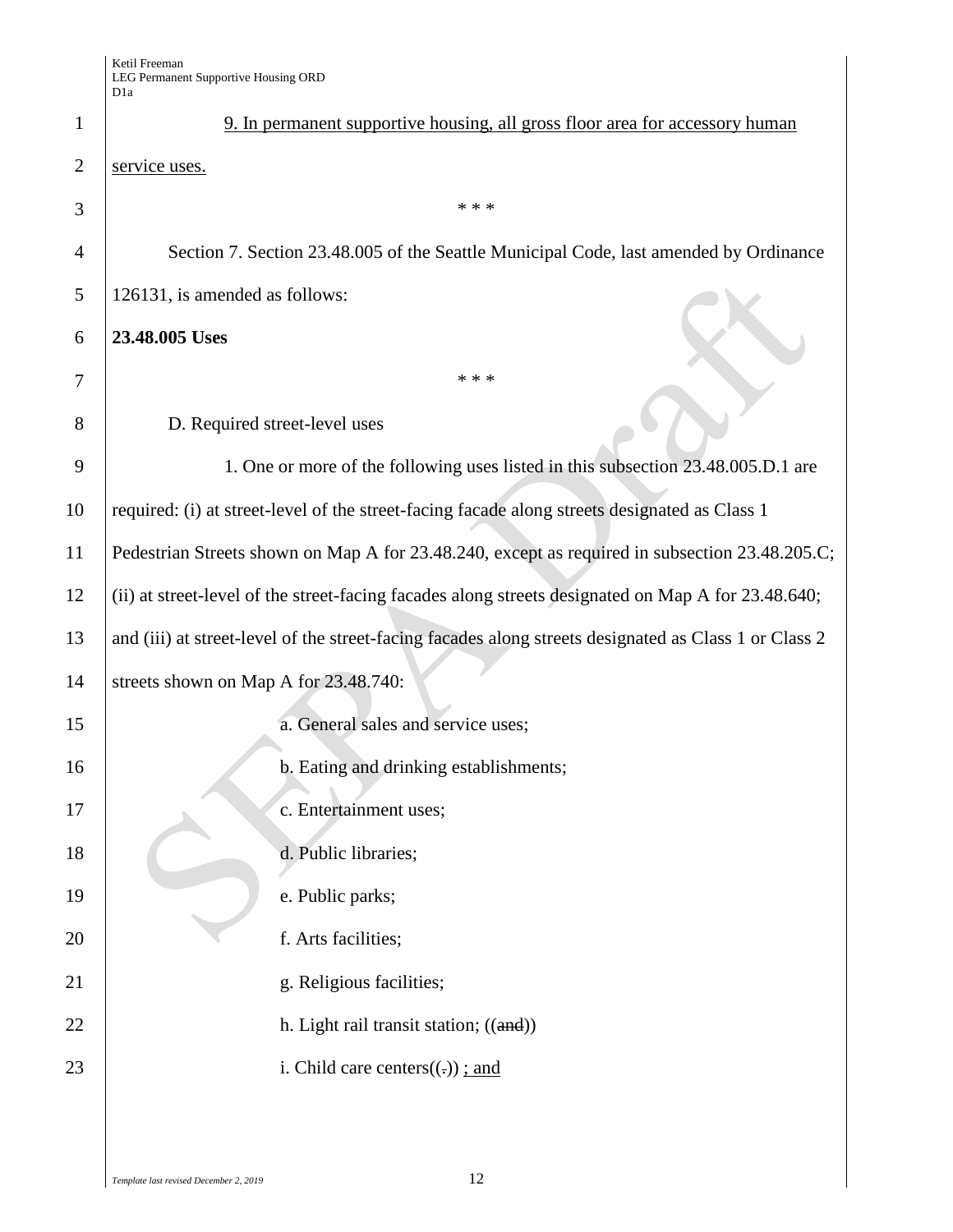| 1              | <i>i.</i> Permanent supportive housing.                                                       |  |
|----------------|-----------------------------------------------------------------------------------------------|--|
| $\overline{2}$ | 2. Standards for required street-level uses. Required street-level uses shall meet            |  |
| 3              | the development standards in subsection 23.48.040.C, and any additional standards for Seattle |  |
| $\overline{4}$ | Mixed zones in specific geographic areas in the applicable subchapter of this Chapter 23.48.  |  |
| 5              | * * *                                                                                         |  |
| 6              | Section 8. Section 23.48.020 of the Seattle Municipal Code, last amended by Ordinance         |  |
| 7              | 126157, is amended as follows:                                                                |  |
| 8              | 23.48.020 Floor area ratio (FAR)                                                              |  |
| 9              | * * *                                                                                         |  |
| 10             | B. Floor area exempt from FAR calculations. The following floor area is exempt from           |  |
| 11             | maximum FAR calculations:                                                                     |  |
| 12             | 1. All underground stories or portions of stories.                                            |  |
| 13             | 2. Portions of a story that extend no more than 4 feet above existing or finished             |  |
| 14             | grade, whichever is lower, excluding access.                                                  |  |
| 15             | 3. As an allowance for mechanical equipment, in any structure 65 feet in height or            |  |
| 16             | more, 3.5 percent of the total chargeable gross floor area in a structure is exempt from FAR  |  |
| 17             | calculations. Calculation of the allowance includes the remaining gross floor area after all  |  |
| 18             | exempt space allowed in this subsection 23.48.020.B has been deducted. Mechanical equipment   |  |
| 19             | located on the roof of a structure, whether enclosed or not, is not included as part of the   |  |
| 20             | calculation of total gross floor area.                                                        |  |
| 21             | 4. All gross floor area for solar collectors and wind-driven power generators.                |  |
| 22             | 5. Bicycle commuter shower facilities required by subsection 23.54.015.K.8.                   |  |
|                |                                                                                               |  |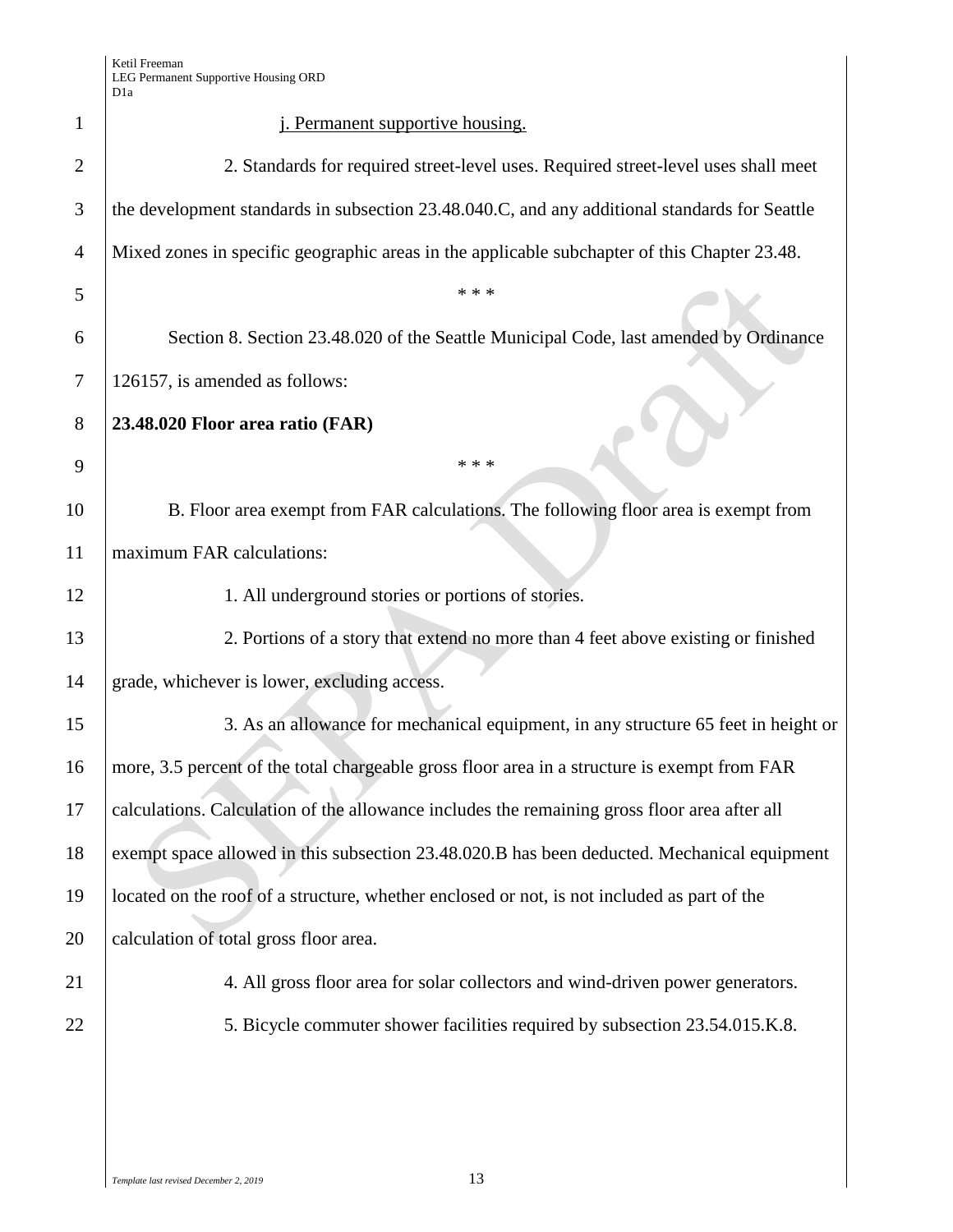Ketil Freeman LEG Permanent Supportive Housing ORD D1a

| $\mathbf{1}$   | 6. The floor area of required bicycle parking for small efficiency dwelling units or              |  |  |
|----------------|---------------------------------------------------------------------------------------------------|--|--|
| $\overline{2}$ | congregate residence sleeping rooms, if the bicycle parking is located within the structure       |  |  |
| 3              | containing the small efficiency dwelling units or congregate residence sleeping rooms. Floor area |  |  |
| 4              | of bicycle parking that is provided beyond the required bicycle parking is not exempt from FAR    |  |  |
| 5              | limits.                                                                                           |  |  |
| 6              | 7. Child care centers.                                                                            |  |  |
| 7              | 8. In permanent supportive housing, all gross floor area for accessory human                      |  |  |
| 8              | service uses.                                                                                     |  |  |
| 9              | * * *                                                                                             |  |  |
| 10             | Section 9. Section 23.48.605 of the Seattle Municipal Code, last amended by Ordinance             |  |  |
| 11             | 126131, is amended as follows:                                                                    |  |  |
| 12             | 23.48.605 Uses in SM-U zones                                                                      |  |  |
| 13             | * * *                                                                                             |  |  |
| 14             | C. Required street-level uses                                                                     |  |  |
| 15             | 1. One or more of the following uses listed in this subsection 23.48.605.C.1 are                  |  |  |
| 16             | required at street level along the street-facing facades abutting streets shown on Map A for      |  |  |
| 17             | $23.48.605$ :                                                                                     |  |  |
| 18             | a. General sales and service uses;                                                                |  |  |
| 19             | b. Eating and drinking establishments;                                                            |  |  |
| 20             | c. Entertainment uses;                                                                            |  |  |
| 21             | d. Public libraries;                                                                              |  |  |
| 22             | e. Public parks;                                                                                  |  |  |
| 23             | f. Arts facilities;                                                                               |  |  |
|                |                                                                                                   |  |  |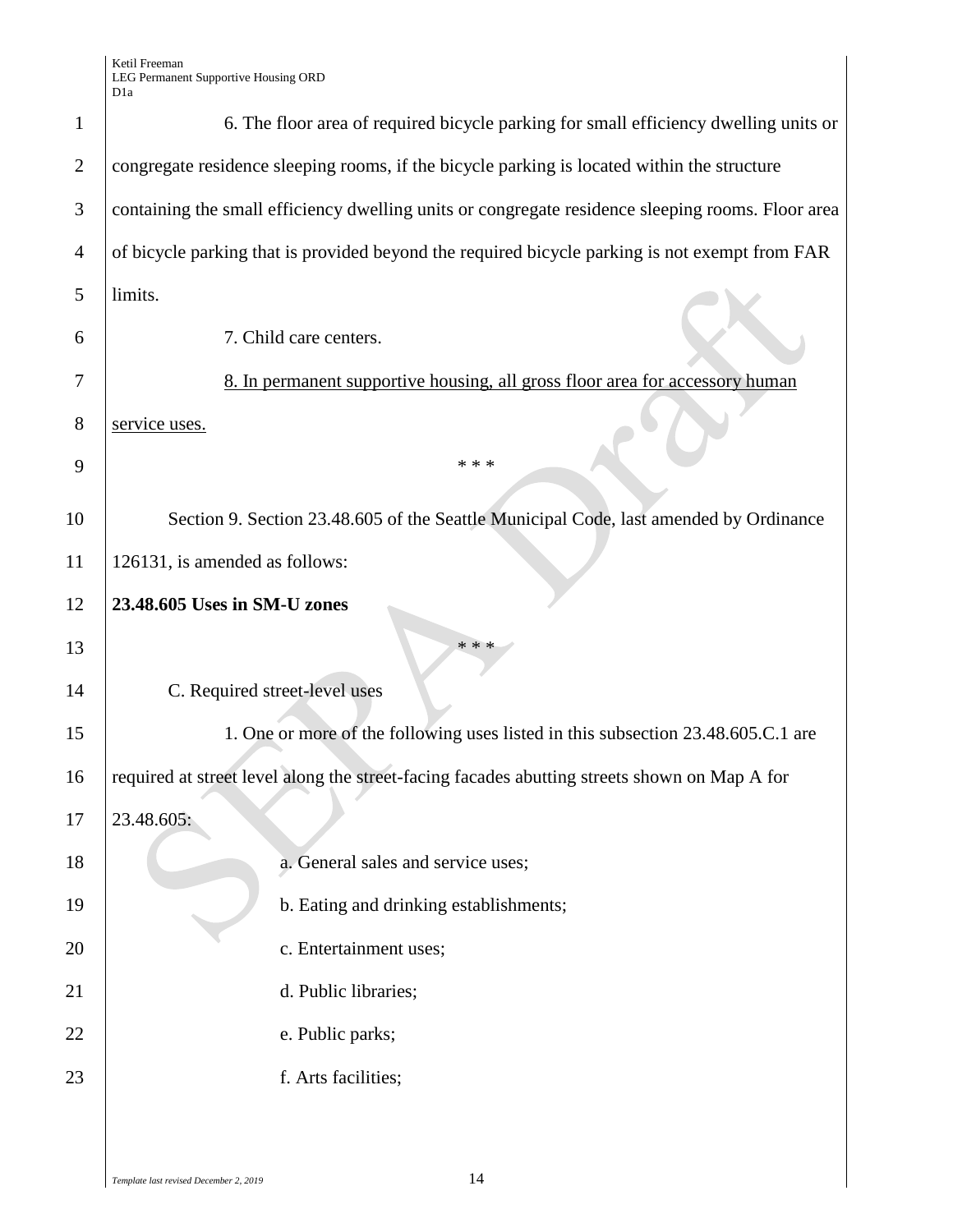| $\mathbf{1}$   | g. Religious facilities;                                                           |
|----------------|------------------------------------------------------------------------------------|
| $\overline{c}$ | h. Human services uses;                                                            |
| 3              | i. Child care centers; $((and))$                                                   |
| 4              | j. Light rail transit stations $((.)$ ; and                                        |
| 5              | k. Permanent supportive housing.                                                   |
| 6              | 2. Standards for required street-level uses. Required street-level uses shall meet |
| 7              | the development standards in subsection 23.48.040.C.                               |
|                |                                                                                    |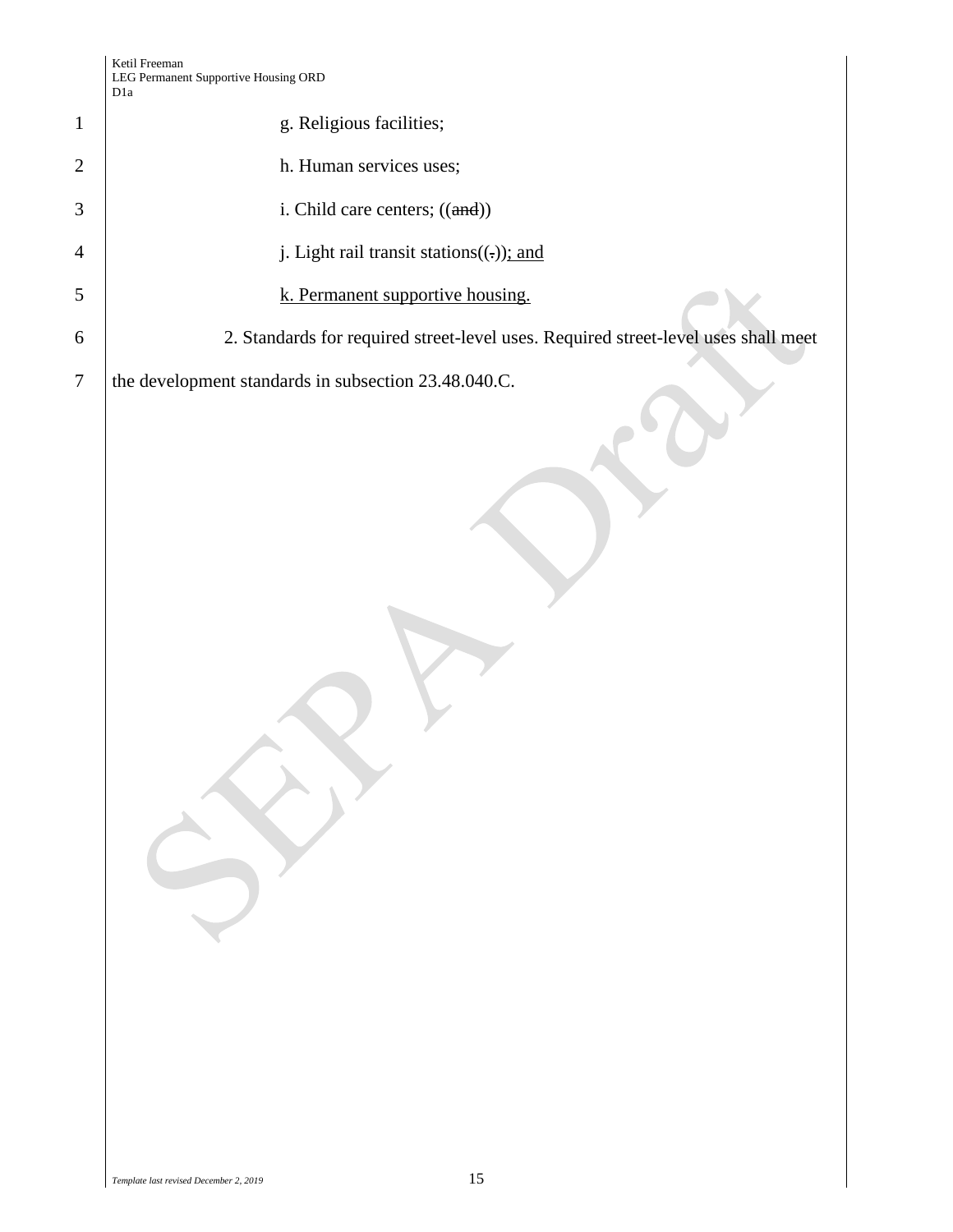

## 2 **Locations of street-level use requirements**



3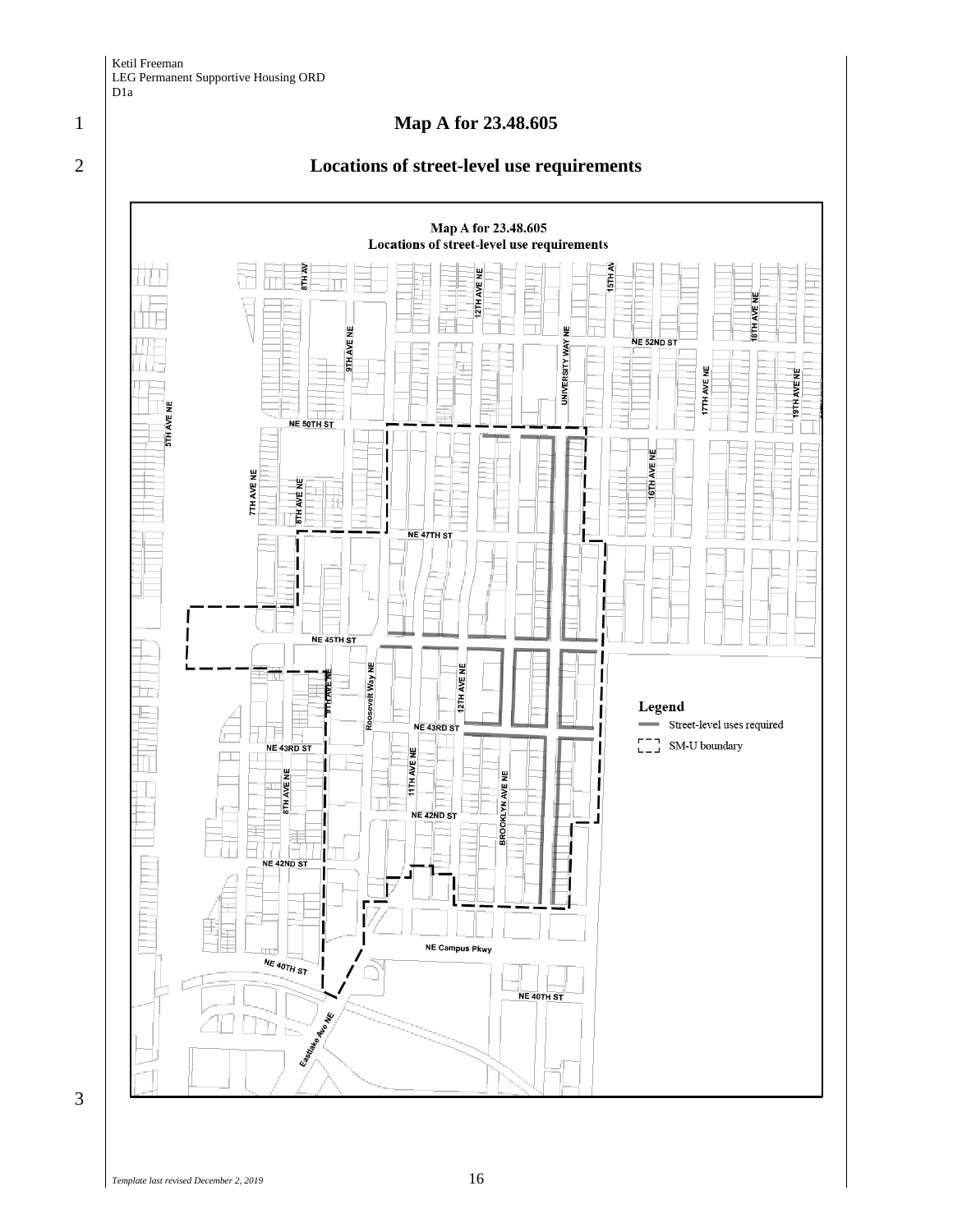1 Section 10. Section 23.54.015 of the Seattle Municipal Code, last amended by Ordinance 2 | 126157, is amended as follows:

# 3 **23.54.015 Required parking and maximum parking limits**

 A. Required parking. The minimum number of off-street motor vehicle parking spaces 5 required for specific uses is set forth in Table A for 23.54.015 for non-residential uses other than institutional uses, Table B for 23.54.015 for residential uses, and Table C for 23.54.015 for institutional uses, except as otherwise provided in this Chapter 23.54. Required parking is based upon gross floor area of a use within a structure minus gross floor area in parking uses, and the 9 square footage of a use when located outside of an enclosed structure, or as otherwise specified. Maximum parking limits for specific uses and specific areas are set forth in subsection 23.54.015.C. Exceptions to motor vehicle parking requirements set forth in this Section 23.54.015 are provided in: subsections 23.54.015.B and 23.54.015.C; and in Section 23.54.020 13 | unless otherwise specified. This Chapter 23.54 does not apply to parking for construction 14 activity, which is regulated by Section 23.42.044.

# **Table D for 23.54.015 Parking for bicycles <sup>1</sup>**

| <b>Bike parking requirements</b>      |                     |                                              |
|---------------------------------------|---------------------|----------------------------------------------|
| Long-term                             |                     | <b>Short-term</b>                            |
|                                       | * * *               |                                              |
| D. RESIDENTIAL USES <sup>3</sup>      |                     |                                              |
| Congregate<br>residences <sup>4</sup> | 1 per sleeping room | 1 per 20 sleeping rooms. 2<br>spaces minimum |
| Multi-family<br>structures $4, 5$     | 1 per dwelling unit | 1 per 20 dwelling units                      |
| Single-family<br>residences           | None                | None                                         |
|                                       |                     |                                              |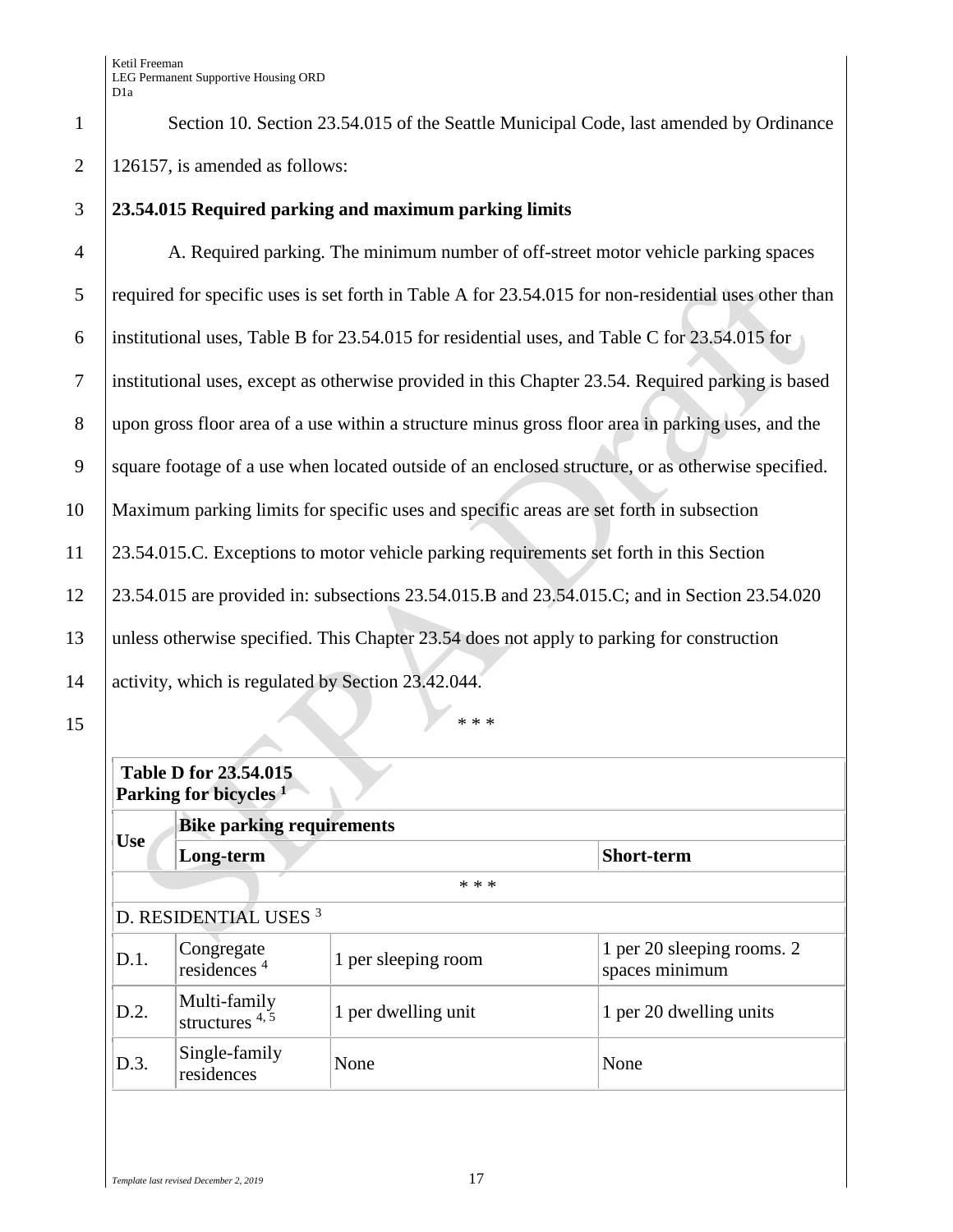| D.4.                                                                                             | <b>Permanent</b><br>supportive housing                                                                                                                                                                | None                                                                                                                                                                                                 | None |
|--------------------------------------------------------------------------------------------------|-------------------------------------------------------------------------------------------------------------------------------------------------------------------------------------------------------|------------------------------------------------------------------------------------------------------------------------------------------------------------------------------------------------------|------|
|                                                                                                  |                                                                                                                                                                                                       | * * *                                                                                                                                                                                                |      |
|                                                                                                  |                                                                                                                                                                                                       |                                                                                                                                                                                                      |      |
|                                                                                                  | Footnotes to Table D for 23.54.015:                                                                                                                                                                   |                                                                                                                                                                                                      |      |
|                                                                                                  |                                                                                                                                                                                                       | <sup>1</sup> Required bicycle parking includes long-term and short-term amounts shown in this table.                                                                                                 |      |
|                                                                                                  |                                                                                                                                                                                                       | $2$ The Director may reduce short-term bicycle parking requirements for theaters and spectator                                                                                                       |      |
|                                                                                                  |                                                                                                                                                                                                       | sport facilities that provide bicycle valet services authorized through a Transportation                                                                                                             |      |
|                                                                                                  |                                                                                                                                                                                                       | Management Program. A bicycle valet service is a service that allows bicycles to be temporarily<br>stored in a secure area, such as a monitored bicycle corral.                                      |      |
|                                                                                                  |                                                                                                                                                                                                       | $3$ For residential uses, after the first 50 spaces for bicycles are provided, additional spaces are                                                                                                 |      |
|                                                                                                  |                                                                                                                                                                                                       | required at three-quarters the ratio shown in this Table D for 23.54.015.                                                                                                                            |      |
|                                                                                                  |                                                                                                                                                                                                       | <sup>4</sup> For congregate residences or multifamily structures that are owned and operated by a not-for-                                                                                           |      |
|                                                                                                  |                                                                                                                                                                                                       | profit entity serving seniors or persons with disabilities, or that are licensed by the State and                                                                                                    |      |
|                                                                                                  |                                                                                                                                                                                                       | provide supportive services for seniors or persons with disabilities, as a Type I decision, the                                                                                                      |      |
|                                                                                                  |                                                                                                                                                                                                       | Director shall have the discretion to reduce the amount of required bicycle parking to as few as                                                                                                     |      |
|                                                                                                  |                                                                                                                                                                                                       | zero if it can be demonstrated that residents are less likely to travel by bicycle.                                                                                                                  |      |
|                                                                                                  |                                                                                                                                                                                                       | <sup>5</sup> For each dwelling rent and income-restricted at 30 percent of median income and below, there                                                                                            |      |
|                                                                                                  |                                                                                                                                                                                                       | is no minimum required long-term bicycle parking requirement. For each dwelling rent and                                                                                                             |      |
|                                                                                                  |                                                                                                                                                                                                       | income-restricted at 60 percent to 31 percent of the median income, long-term bicycle parking                                                                                                        |      |
|                                                                                                  |                                                                                                                                                                                                       | requirements may be wholly or partially waived by the Director as a Type I decision if the                                                                                                           |      |
|                                                                                                  |                                                                                                                                                                                                       | waiver would result in additional rent and income restricted units meeting the requirements of                                                                                                       |      |
|                                                                                                  |                                                                                                                                                                                                       | this footnote to Table D for 23.54.015 and when a reasonable alternative such as, in-unit vertical<br>bicycle storage space is provided. The Directors of the Seattle Department of Construction and |      |
|                                                                                                  |                                                                                                                                                                                                       | Inspections and Seattle Department of Transportation are authorized to promulgate a joint                                                                                                            |      |
|                                                                                                  |                                                                                                                                                                                                       | Directors' Rule defining reasonable alternatives for long-term bicycle parking that meets the                                                                                                        |      |
|                                                                                                  |                                                                                                                                                                                                       |                                                                                                                                                                                                      |      |
|                                                                                                  | standards of this footnote to Table D for 23.54.015. Dwelling units qualifying for this provision<br>shall be subject to a housing covenant, regulatory agreement, or other legal instrument recorded |                                                                                                                                                                                                      |      |
|                                                                                                  |                                                                                                                                                                                                       | on the property title and enforceable by The City of Seattle or other similar entity, which                                                                                                          |      |
|                                                                                                  |                                                                                                                                                                                                       | restricts residential unit occupancy to households at or below 60 percent of median income,                                                                                                          |      |
|                                                                                                  |                                                                                                                                                                                                       | without a minimum household income requirement. The housing covenant or regulatory                                                                                                                   |      |
|                                                                                                  |                                                                                                                                                                                                       | agreement including rent and income restrictions shall be for a term of at least 40 years from the                                                                                                   |      |
|                                                                                                  |                                                                                                                                                                                                       | date of issuance of the certificate of occupancy and shall be recorded with the King County                                                                                                          |      |
| Recorder, signed and acknowledged by the owner(s), in a form prescribed by the Director of       |                                                                                                                                                                                                       |                                                                                                                                                                                                      |      |
| Housing or the Washington State Housing Finance Commission. If these provisions are applied      |                                                                                                                                                                                                       |                                                                                                                                                                                                      |      |
| to a development for housing for persons 55 or more years of age, such housing shall have        |                                                                                                                                                                                                       |                                                                                                                                                                                                      |      |
| qualified for exemptions from prohibitions against discrimination against families with children |                                                                                                                                                                                                       |                                                                                                                                                                                                      |      |
| and against age discrimination under all applicable fair housing laws and ordinances.            |                                                                                                                                                                                                       |                                                                                                                                                                                                      |      |
|                                                                                                  |                                                                                                                                                                                                       | <sup>6</sup> The Director, in consultation with the Director of the Seattle Department of Transportation,                                                                                            |      |
|                                                                                                  |                                                                                                                                                                                                       | may require more bicycle parking spaces based on the following factors: Area topography;                                                                                                             |      |
|                                                                                                  |                                                                                                                                                                                                       | pattern and volume of expected bicycle users; nearby residential and employment density;                                                                                                             |      |
|                                                                                                  |                                                                                                                                                                                                       | proximity to the Urban Trails system and other existing and planned bicycle facilities; projected                                                                                                    |      |
|                                                                                                  |                                                                                                                                                                                                       | transit ridership and expected access to transit by bicycle; and other relevant transportation and                                                                                                   |      |
|                                                                                                  | land use information.                                                                                                                                                                                 |                                                                                                                                                                                                      |      |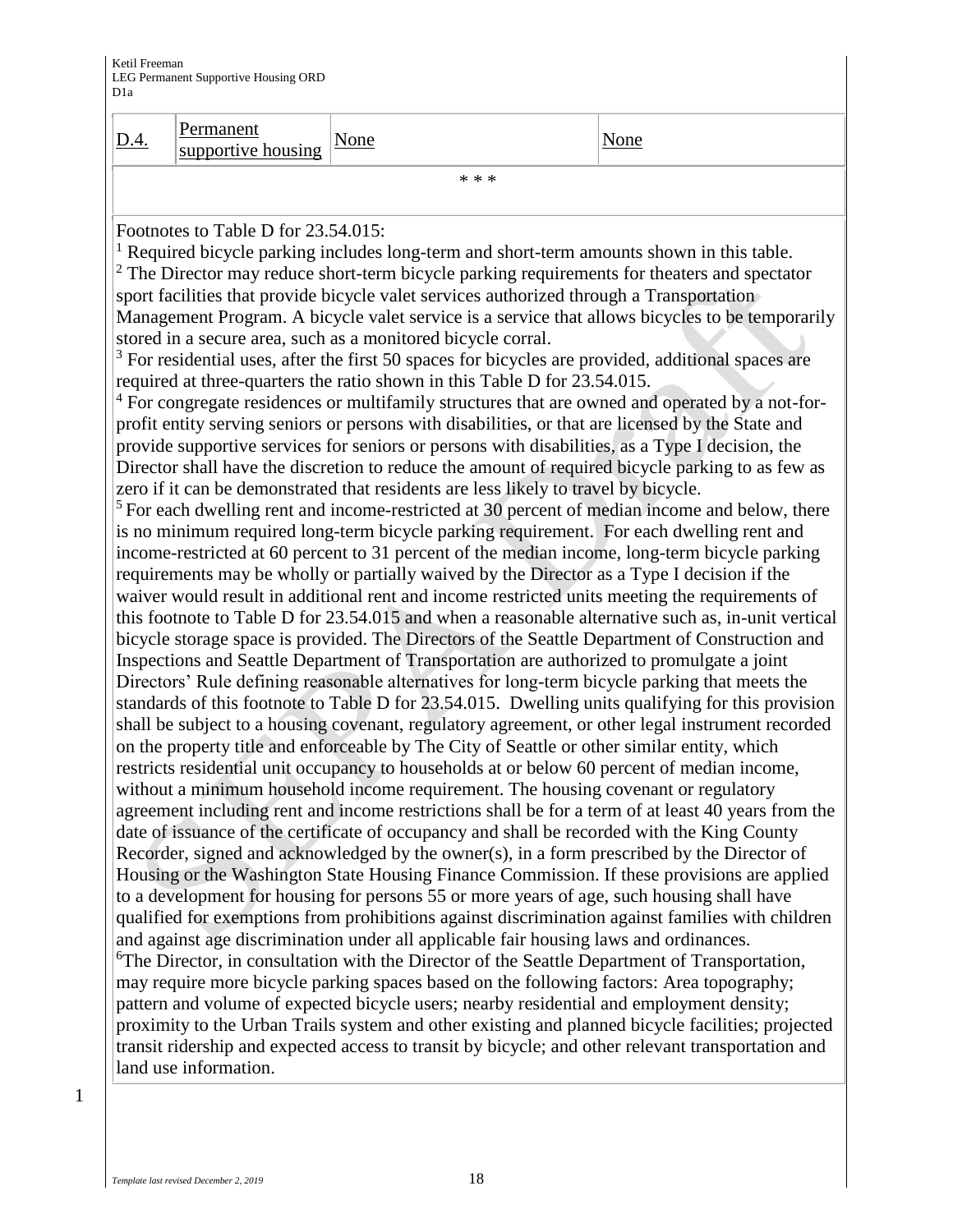|                | Dia                                                                                                |  |
|----------------|----------------------------------------------------------------------------------------------------|--|
| 1              | Section 11. Section 23.84A.032 of the Seattle Municipal Code, last amended by                      |  |
| $\overline{2}$ | Ordinance 126157, is amended as follows:                                                           |  |
| 3              | 23.84A.032 "R"                                                                                     |  |
| $\overline{4}$ | * * *                                                                                              |  |
| 5              | "Residential use" means any one or more of the following:                                          |  |
| 6              | * * *                                                                                              |  |
| 7              | 20. "Permanent supportive housing" means a multifamily residential use,                            |  |
| 8              | which may include accessory human service uses that provide on-site services to households         |  |
| 9              | in the development or to other clients:                                                            |  |
| 10             | a. In which at least 90 percent of the dwelling units are occupied by                              |  |
| 11             | very low-income households;                                                                        |  |
| 12             | b. That receives public funding or an allocation of federal low-income                             |  |
| 13             | housing tax credits, and                                                                           |  |
| 14             | c. That is subject to a regulatory agreement, covenant or other legal instrument,                  |  |
| 15             | the duration of which is at least 40 years, recorded on the property title and enforceable by The  |  |
| 16             | City of Seattle, Washington State Housing Finance Commission, State of Washington, King            |  |
| 17             | County, U.S. Department of Housing and Urban Development, or other similar entity as               |  |
| 18             | approved by the Director of Housing.                                                               |  |
| 19             | $((20))$ 21. "Nursing home" means a use licensed by the State of Washington as                     |  |
| 20             | a nursing home, which provides full-time convalescent and/or chronic care for individuals          |  |
| 21             | who, by reason of chronic illness or infirmity, are unable to care for themselves, but that does   |  |
| 22             | not provide care for the acutely ill or surgical or obstetrical services. This definition excludes |  |
| 23             | hospitals or sanitariums.                                                                          |  |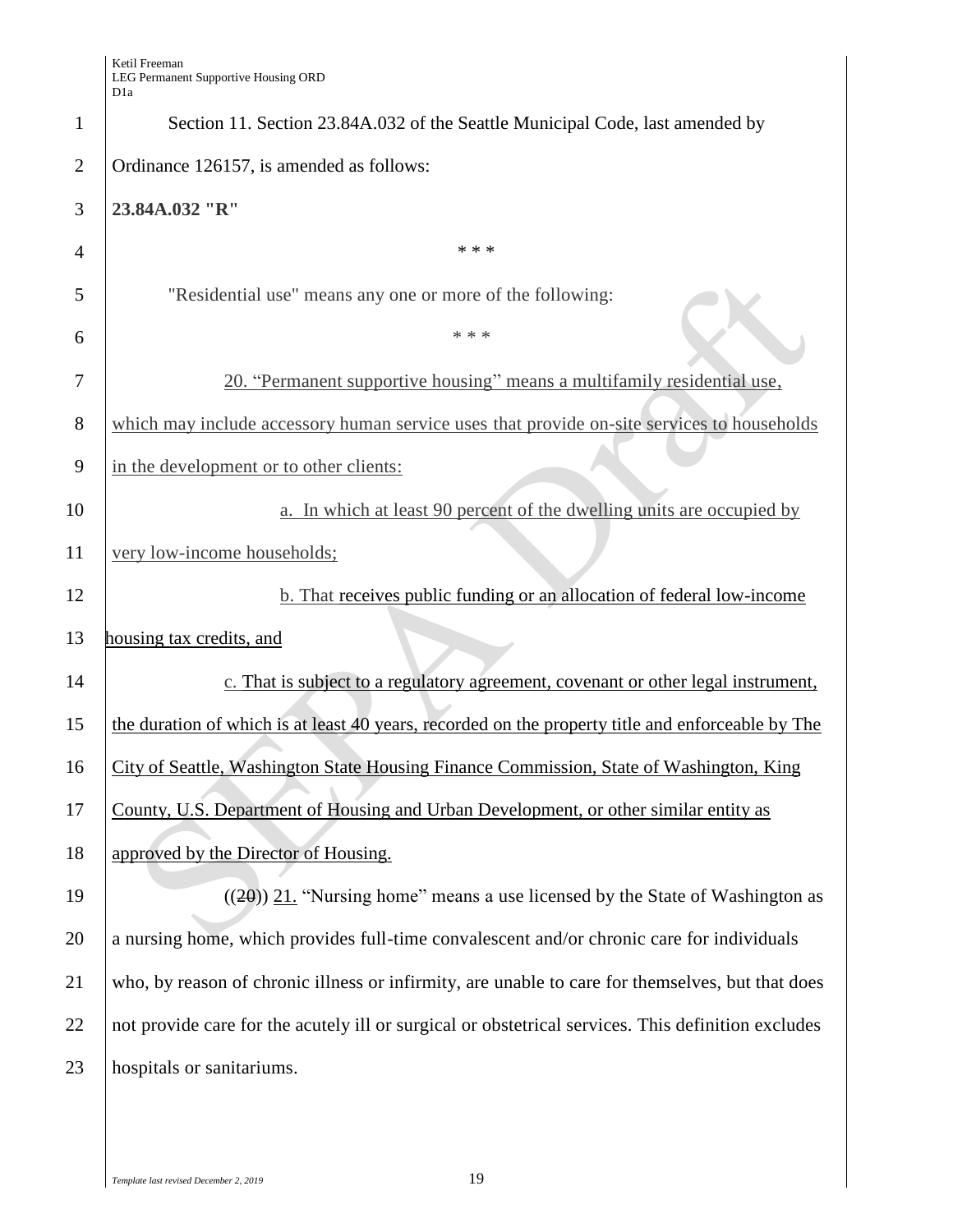| $\mathbf{1}$   | $((24))$ 22. "Rowhouse development" means a multifamily residential use in                      |  |  |
|----------------|-------------------------------------------------------------------------------------------------|--|--|
| $\overline{2}$ | which all principal dwelling units on the lot meet the following conditions:                    |  |  |
| 3              | a. Each dwelling unit occupies the space from the ground to the roof of                         |  |  |
| $\overline{4}$ | the structure in which it is located;                                                           |  |  |
| 5              | b. No portion of a dwelling unit, except for an accessory dwelling unit                         |  |  |
| 6              | or shared parking garage, occupies space above or below another dwelling unit;                  |  |  |
| 7              | c. Each dwelling unit is attached along at least one common wall to at                          |  |  |
| 8              | least one other dwelling unit, with habitable interior space on both sides of the common wall,  |  |  |
| 9              | or abuts another dwelling unit on a common lot line;                                            |  |  |
| 10             | d. The front of each dwelling unit faces a street lot line;                                     |  |  |
| 11             | e. Each dwelling unit provides pedestrian access directly to the street                         |  |  |
| 12             | that it faces; and                                                                              |  |  |
| 13             | f. No portion of any other dwelling unit, except for an attached                                |  |  |
| 14             | accessory dwelling unit, is located between any dwelling unit and the street faced by the front |  |  |
| 15             | of that unit.                                                                                   |  |  |
| 16             | $((22))$ 23. "Single-family dwelling unit" means a detached principal structure                 |  |  |
| 17             | having a permanent foundation, containing one dwelling unit, except that the structure may      |  |  |
| 18             | also contain one or two attached accessory dwelling units where expressly authorized            |  |  |
| 19             | pursuant to this Title 23. A detached accessory dwelling unit is not considered a single-family |  |  |
| 20             | dwelling unit for purposes of this Chapter 23.84A.                                              |  |  |
| 21             |                                                                                                 |  |  |
|                | $((23))$ 24. "Townhouse development" means a multifamily residential use that                   |  |  |
| 22             | is not a rowhouse development, and in which:                                                    |  |  |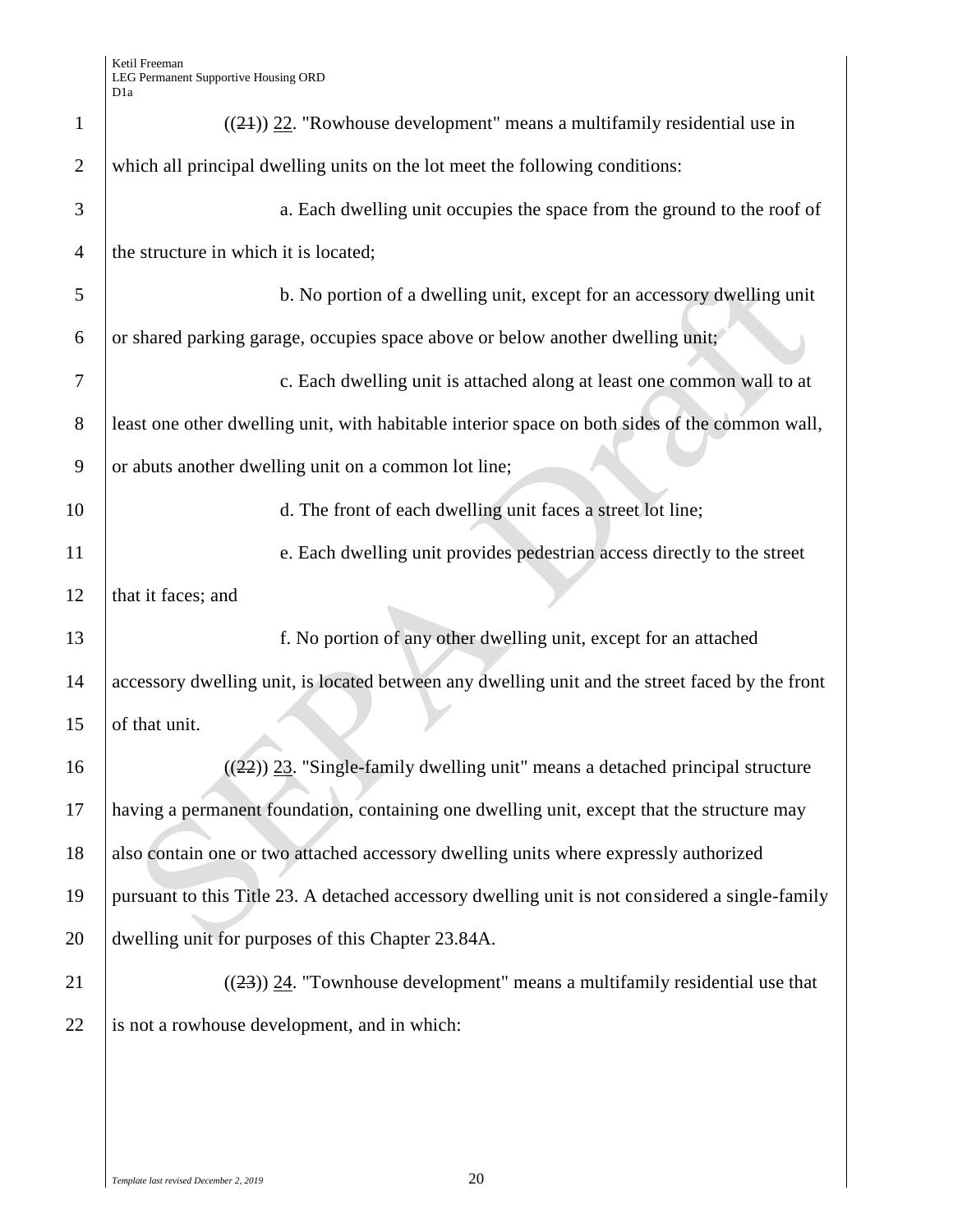| $\mathbf{1}$   | a. Each dwelling unit occupies space from the ground to the roof of the                         |  |
|----------------|-------------------------------------------------------------------------------------------------|--|
| $\overline{2}$ | structure in which it is located;                                                               |  |
| 3              | b. No portion of a dwelling unit occupies space above or below another                          |  |
| 4              | dwelling unit, except for an attached accessory dwelling unit and except for dwelling units     |  |
| 5              | constructed over a shared parking garage; and                                                   |  |
| 6              | c. Each dwelling unit is attached along at least one common wall to at                          |  |
| 7              | least one other dwelling unit, with habitable interior space on both sides of the common wall,  |  |
| 8              | or abuts another dwelling unit on a common lot line.                                            |  |
| 9              | * * *                                                                                           |  |
| 10             | Section 12. This ordinance shall take effect and be in force 30 days after its approval by      |  |
| 11             | the Mayor, but if not approved and returned by the Mayor within ten days after presentation, it |  |
| 12             | shall take effect as provided by Seattle Municipal Code Section 1.04.020.                       |  |
| 13             | , 2021,                                                                                         |  |
| 14             | and signed by me in open session in authentication of its passage this _____ day of             |  |
| 15             | 2021.                                                                                           |  |
|                |                                                                                                 |  |
| 16             |                                                                                                 |  |
| 17             |                                                                                                 |  |
|                |                                                                                                 |  |
| 18             |                                                                                                 |  |
|                |                                                                                                 |  |
| 19             |                                                                                                 |  |
| 20             | Jenny A. Durkan, Mayor                                                                          |  |
|                |                                                                                                 |  |
|                |                                                                                                 |  |